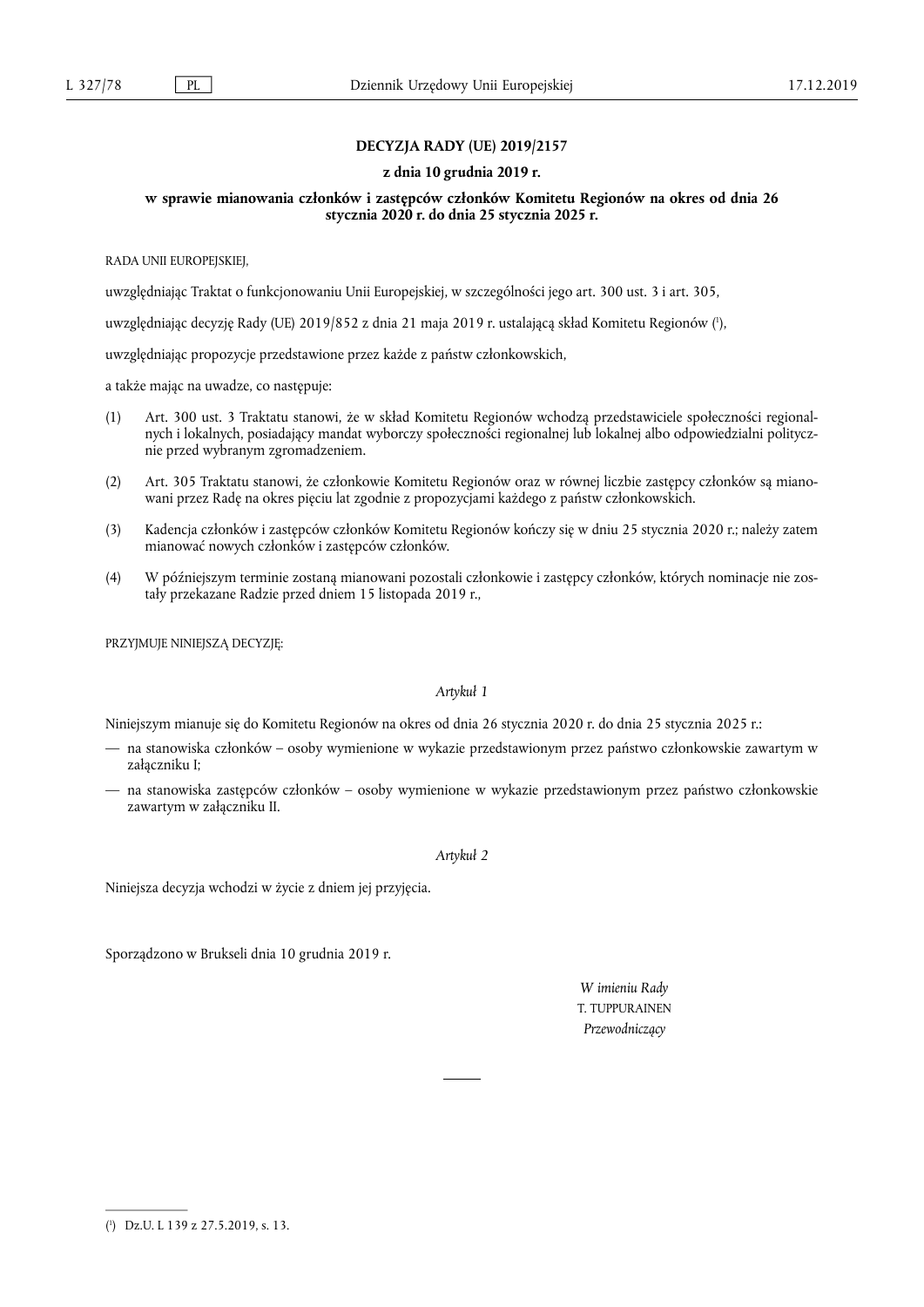#### *ZAŁĄCZNIK I*

*ПРИЛОЖЕНИЕ I - ANEXO I - PŘÍLOHA I - BILAG I - ANHANG I - I LISA - ΠΑΡΑΡΤΗΜΑ Ι - ANNEX I - ANNEXE I - PRILOG I - ALLEGATO I - I PIELIKUMS - I PRIEDAS - I. MELLÉKLET - ANNESS I - BIJLAGE I - ZAŁĄCZNIK I - ANEXO I - ANEXA I - PRÍLOHA I - PRILOGA I - LIITE I - BILAGA I* 

#### **ЧЛЕНОВЕ/MIEMBROS/ČLENOVÉ/MEDLEMMER/MITGLIEDER/LIIKMED/ΜΈΛΗ/MEMBERS/MEMBRES/ČLA-NOVI/MEMBRI/LOCEKĻI/NARIAI/TAGOK/MEMBRI/LEDEN/CZŁONKOWIE/MEMBROS/MEMBRI/ČLENOVIA/ ČLANI/JÄSENET/LEDAMÖTER**

BELGIË/BELGIQUE/BELGIEN

Mr Karl-Heinz LAMBERTZ Member of a Regional Assembly: *Parlament der Deutschsprachigen Gemeinschaft*  Mr Pascal SMET *Staatssecretaris van het Brussels Hoofdstedelijk Gewest belast met Europese en Internationale Betrekkingen*  Mr Rudi VERVOORT *Ministre-Président du Gouvernement de la Région de Bruxelles-Capitale*  ČESKO Mr Josef BERNARD Member of a Regional Assembly: *zastupitel Plzeňského kraje* 

Member of a Local Assembly: *zastupitel obce Rádlo* 

Mr Jiří ČUNEK

Mr Pavel BRANDA

Member of a Regional Assembly: *zastupitel Zlínského kraje* 

Mr Zdeněk HŘIB

Member of a Local Assembly: *zastupitel hlavního města Praha* 

Mr Dan JIRÁNEK

Member of a Local Assembly: *zastupitel statutárního města Kladno* 

Mr Roman LÍNEK

Member of a Regional Assembly: *zastupitel Pardubického kraje* 

Mr Tomáš MACURA

Member of a Local Assembly: *zastupitel statutárního města Ostrava*  Ms Jana MRAČKOVÁ VILDUMETZOVÁ

Member of a Regional Assembly: *zastupitelka Karlovarského kraje* 

Ms Jaroslava POKORNÁ JERMANOVÁ

Member of a Regional Assembly: *zastupitelka Středočeského kraje* 

Mr Martin PŮTA

Member of a Regional Assembly: *zastupitel Libereckého kraje* 

Mr Radim SRŠEŇ

Member of a Local Assembly: *zastupitel obce Dolní Studénky* 

Mr Oldřich VLASÁK

Member of a Local Assembly: *zastupitel statutárního města Hradec Králové* 

#### DANMARK

Mr Per Bødker ANDERSEN Member of a Local Assembly: *Kolding kommunalbestyrelse*  Ms Kirstine Helene BILLE Member of a Local Assembly: *Syddjurs kommunalbestyrelse*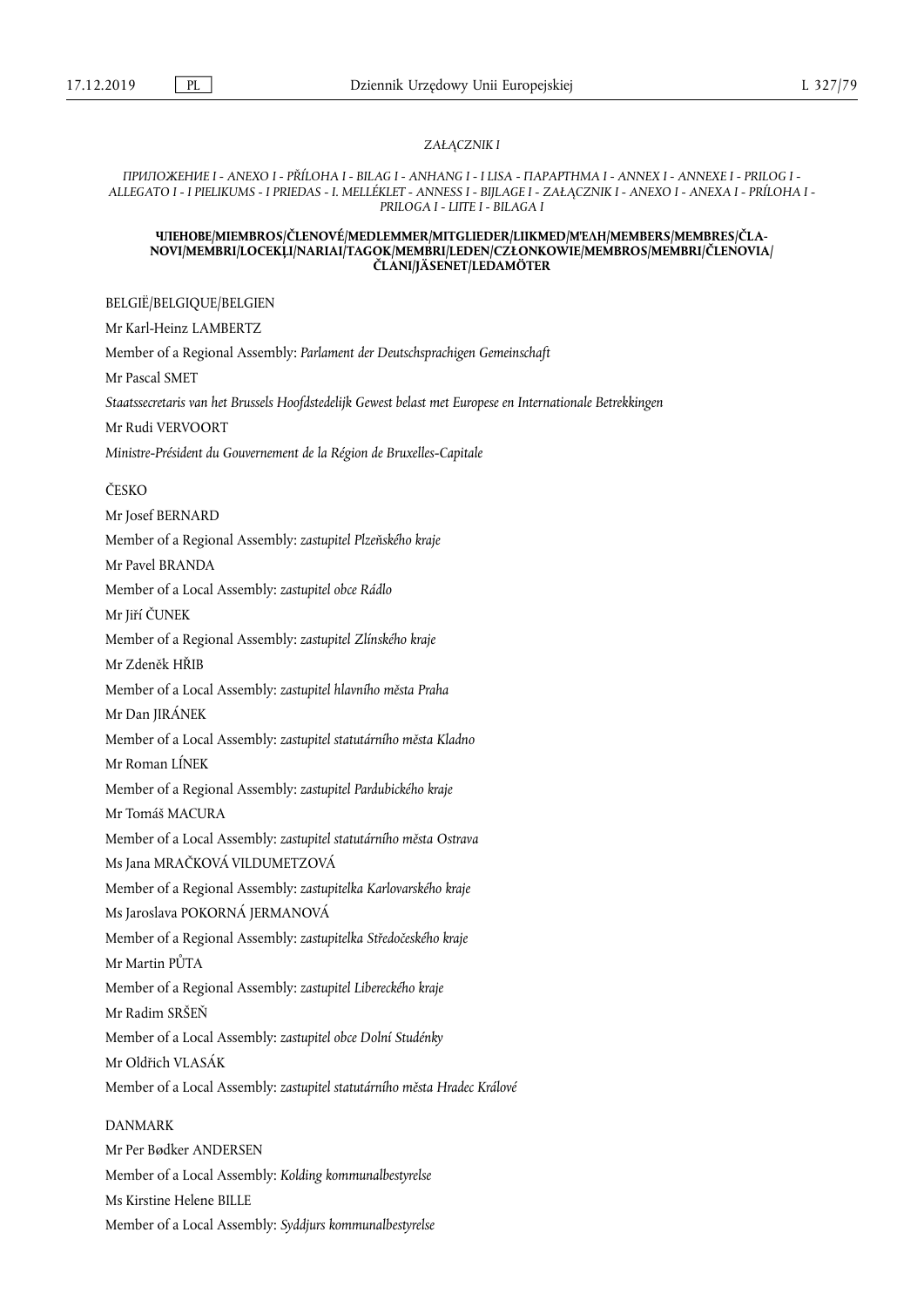Mr Erik FLYVHOLM Member of a Local Assembly: *Lemvig kommunalbestyrelse*  Mr Jens Christian GJESING Member of a Local Assembly: *Haderslev kommunalbestyrelse*  Mr Jens Bo IVE Member of a Local Assembly: *Rudersdal kommunalbestyrelse*  Mr Jess V. LAURSEN Member of a Regional Assembly: *Regionsrådet, Region Nordjylland*  Mr Arne LÆGAARD Member of a Regional Assembly: *Regionsrådet, Region Midtjylland*  Mr Per NØRHAVE Member of a Local Assembly: *Ringsted kommunalbestyrelse*  Mr Karsten Uno PETERSEN Member of a Regional Assembly: *Regionsrådet, Region Syddanmark*  DEUTSCHLAND Ms Muhterem ARAS Member of a Regional Assembly: *Landtag Baden-Württemberg*  Mr Dietmar BROCKES Member of a Regional Assembly: *Landtag Nordrhein-Westfalen*  Ms Barbara DUDEN Member of a Regional Assembly: *Hamburgische Bürgerschaft*  Ms Antje GROTHEER Member of a Regional Assembly: *Bremische Bürgerschaft*  Mr Tilo GUNDLACK Member of a Regional Assembly: *Landtag Mecklenburg-Vorpommern*  Mr Florian HERRMANN Member of a Regional Executive: *Bayerische Landesregierung*  Ms Birgit Janine HONÉ Representative of a regional body with political accountability to an elected Assembly: *Niedersächsischer Landtag*  Ms Helma KUHN-THEIS Member of a Regional Assembly: *Saarländischer Landtag*  Mr Bernd LANGE Member of a Local Executive: *Landkreis Görlitz*  Ms Henrike MÜLLER Member of a Regional Assembly: *Bremische Bürgerschaft*  Mr Marcel PHILIPP Member of a Local Executive: *Stadt Aachen*  Ms Heike RAAB Representative of a regional body with political accountability to an elected Assembly: *Landtag Rheinland-Pfalz*  Mr Franz RIEGER Member of a Regional Assembly: *Bayerischer Landtag*  Ms Isolde RIES Member of a Regional Assembly: *Saarländischer Landtag*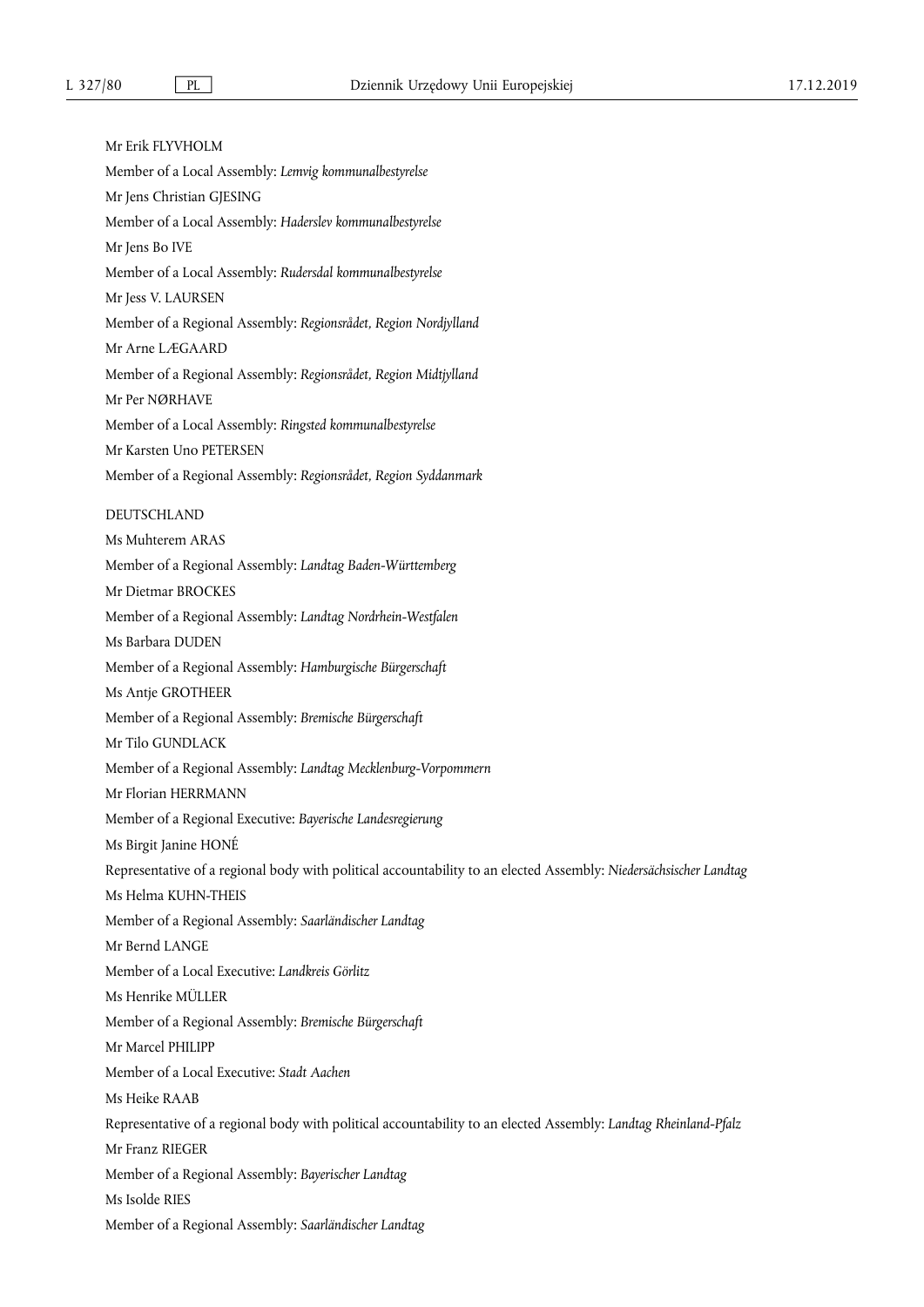Mr Eckhard RUTHEMEYER Member of a Local Executive: *Stadt Soest*  Mr Michael SCHNEIDER Representative of a regional body with political accountability to an elected Assembly: *Landtag Sachsen-Anhalt*  Mr Mark SPEICH Representative of a regional body with political accountability to an elected Assembly: *Landtag Nordrhein-Westfalen*  Mr Bernd Claus VOß Member of a Regional Assembly: *Landtag Schleswig-Holstein*  Mr Mark WEINMEISTER Representative of a regional body with political accountability to an elected Assembly: *Hessischer Landtag*  Mr Guido WOLF Member of a Regional Executive: *Landesregierung Baden-Württemberg*  Mr Gerry WOOP Representative of a regional body with political accountability to an elected Assembly: *Abgeordnetenhaus von Berlin*  **EESTI** Mr Mihkel JUHKAMI Member of a Local Assembly: *Rakvere City Council*  Mr Urmas KLAAS Representative of a local body with political accountability to an elected Assembly: *Tartu City Council*  Mr Mikk PIKKMETS Representative of a local body with political accountability to an elected Assembly: *Lääneranna Rural Municipality Council*  Mr Siim SUURSILD Representative of a local body with political accountability to an elected Assembly: *Pärnu City Council*  Mr Tiit TERIK Member of a Local Assembly: *Tallinn City Council*  Mr Mart VÕRKLAEV Member of a Local Assembly: *Rae Rural Municipality Council*  ESPAÑA Ms Concepción ANDREU RODRÍGUEZ Member of a Regional Executive: *Gobierno de La Rioja*  Ms Francesca Lluch ARMENGOL i SOCIAS Member of a Regional Executive: *Gobierno de las Illes Balears*  Mr Adrián BARBÓN RODRÍGUEZ Member of a Regional Assembly: *Junta General del Principado de Asturias*  Mr Alfred BOSCH i PASCUAL Member of a Regional Executive: *Gobierno de la Generalitat de Cataluña*  Ms María Victoria CHIVITE NAVASCUÉS Member of a Regional Executive: *Gobierno de Navarra*  Ms Isabel Natividad DÍAZ AYUSO Member of a Regional Executive: *Gobierno de la Comunidad de Madrid*  Mr Guillermo FERNÁNDEZ VARA

Member of a Regional Executive: *Junta de Extremadura*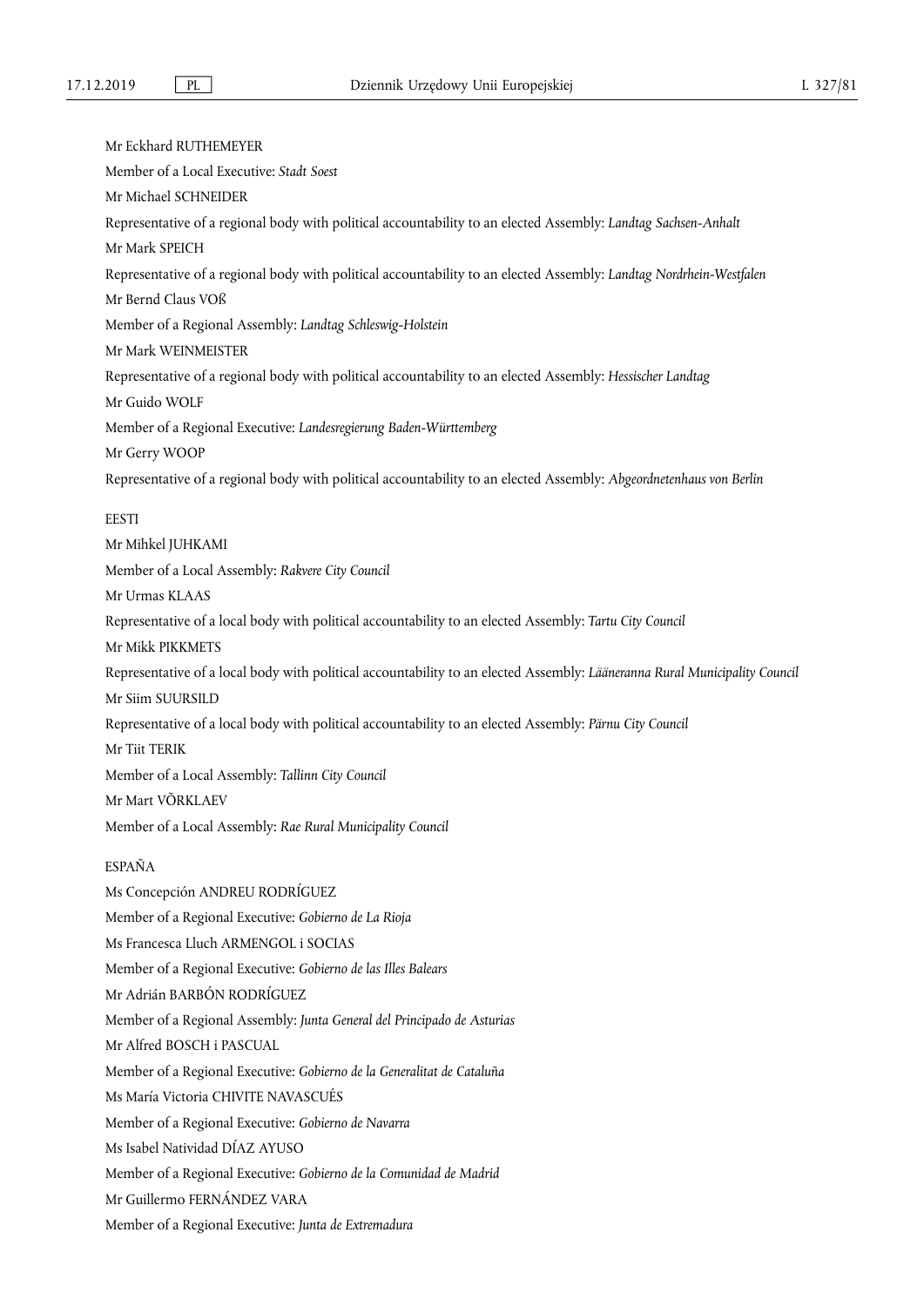Ms Paula FERNÁNDEZ VIAÑA Member of a Regional Executive: *Gobierno de Cantabria*  Mr Emiliano GARCÍA-PAGE SÁNCHEZ Member of a Regional Executive: *Consejo de Gobierno de la Junta de Comunidades de Castilla-La Mancha*  Mr Francisco IGEA ARISQUETA Member of a Regional Executive: *Junta de Castilla y León*  Mr Francisco Javier LAMBÁN MONTAÑÉS Member of a Regional Executive: *Gobierno de Aragón*  Mr Juan Manuel MORENO BONILLA Member of a Regional Executive: *Consejo de Gobierno de la Junta de Andalucía*  Mr Alberto NÚÑEZ FEIJÓO Member of a Regional Executive: *Junta de Galicia*  Mr Ximo PUIG i FERRER Member of a Regional Assembly: *Les Corts Valencianes*  Mr Ángel Víctor TORRES PÉREZ Member of a Regional Executive: *Gobierno de Canarias*  Mr Iñigo URKULLU RENTERIA Member of a Regional Assembly: *Parlamento Vasco*  IRELAND Ms Aoife BRESLIN Member of a Local Executive: *Kildare County Council*  Mr Eamon DOOLEY Member of a Local Executive: *Offaly County Council*  Ms Kate FEENEY Member of a Local Executive: *Dun Laoghaire Rathdown County Council*  Ms Deirdre FORDE Member of a Local Executive: *Cork City Council*  Mr Kieran MCCARTHY Member of a Local Executive: *Cork City Council*  Mr Declan MCDONNELL Member of a Local Executive: *Galway City Council*  Mr Michael MURPHY Member of a Local Executive: *Tipperary County Council*  Mr Malcolm NOONAN Member of a Local Executive: *Kilkenny County Council*  ITALIA Mr Matteo Luigi BIANCHI *Consigliere comunale del Comune di Morazzone (VA)*  Mr Vincenzo BIANCO *Consigliere comunale del Comune di Catania*  Mr Sergio CACI

*Sindaco del Comune di Montalto di Castro (VT)*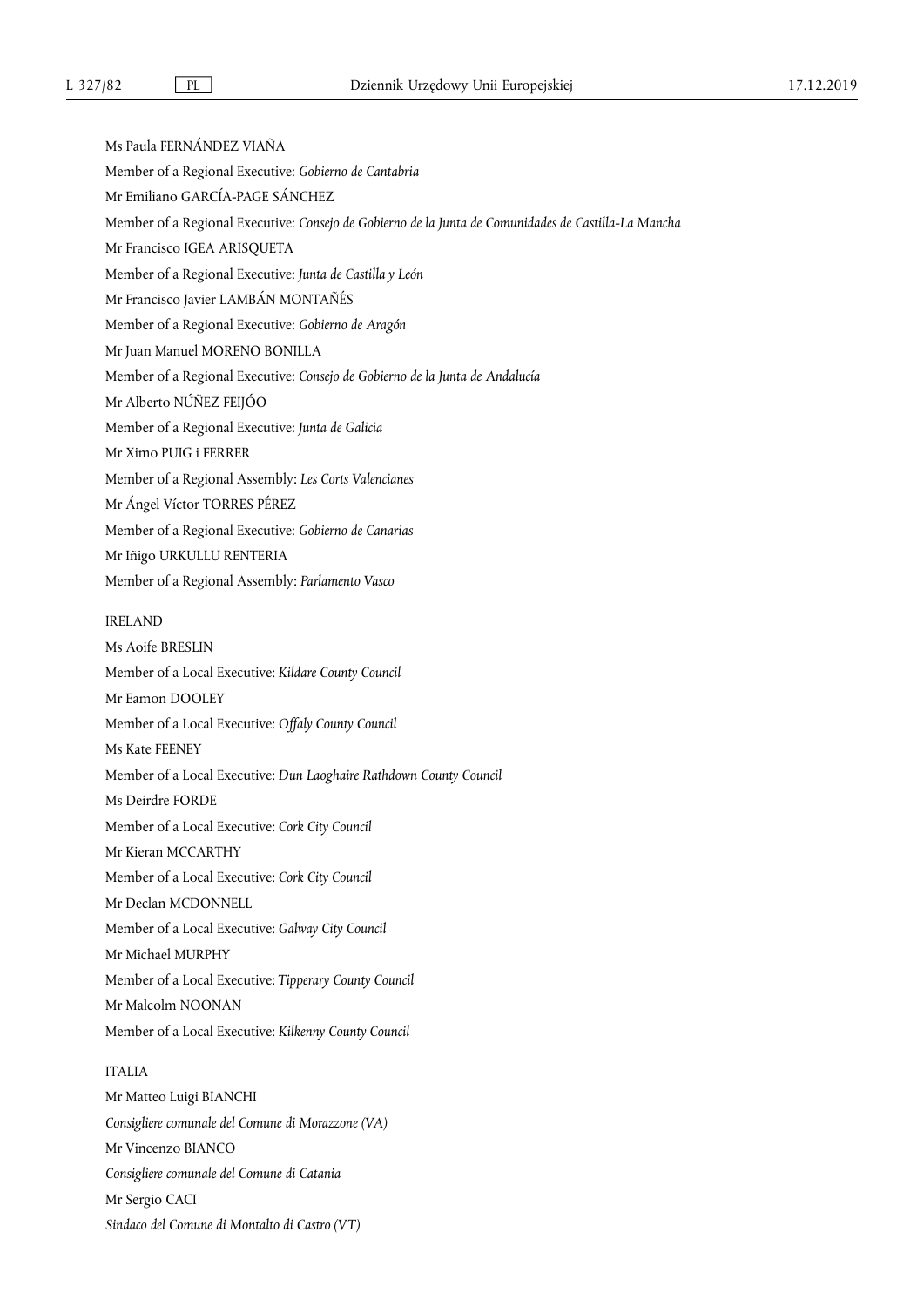Ms Arianna Maria CENSI

*Consigliere comunale del Comune di Milano* 

Ms Michela LEONI

*Consigliere della Provincia di Novara* 

Mr Giorgio MAGLIOCCA

*Presidente della Provincia di Caserta* 

Mr Luca MENESINI

*Presidente della Provincia di Lucca* 

Mr Virginio MEROLA

*Sindaco del Comune di Bologna* 

Mr Salvatore Domenico Antonio POGLIESE

*Sindaco del Comune di Catania* 

Ms Virginia RAGGI

*Sindaco di Roma Capitale* 

# ΚΥΠΡΟΣ

Mr Nikos ANASTASIOU *Mayor of Kato Polemidia Municipality*  Mr Andros KARAYIANNIS *Mayor of Deryneia Municipality*  Mr Louis KOUMENIDES *President of the Community Council of Kato Lefkara*  Ms Eleni LOUCAIDES *Municipal Councilor of Nicosia Municipality*  Mr Stavros STAVRINIDES *Municipal Councilor of Strovolos Municipality* 

## LATVIJA

Ms Inga BĒRZIŅA Member of a Local Assembly: *Kuldīga municipal council*  Mr Gints KAMINSKIS Member of a Local Assembly: *Auce municipal council*  Mr Aivars OKMANIS Member of a Local Assembly: *Rundāle municipal council*  Mr Leonīds SALCEVIČS Member of a Local Assembly: *Jēkabpils city council*  Mr Dainis TURLAIS Member of a Local Assembly: *Rīga city council*  Mr Hardijs VENTS Member of a Local Assembly: *Pārgauja municipal council*  Mr Jānis VĪTOLIŅŠ Member of a Local Assembly: *Ventspils city council*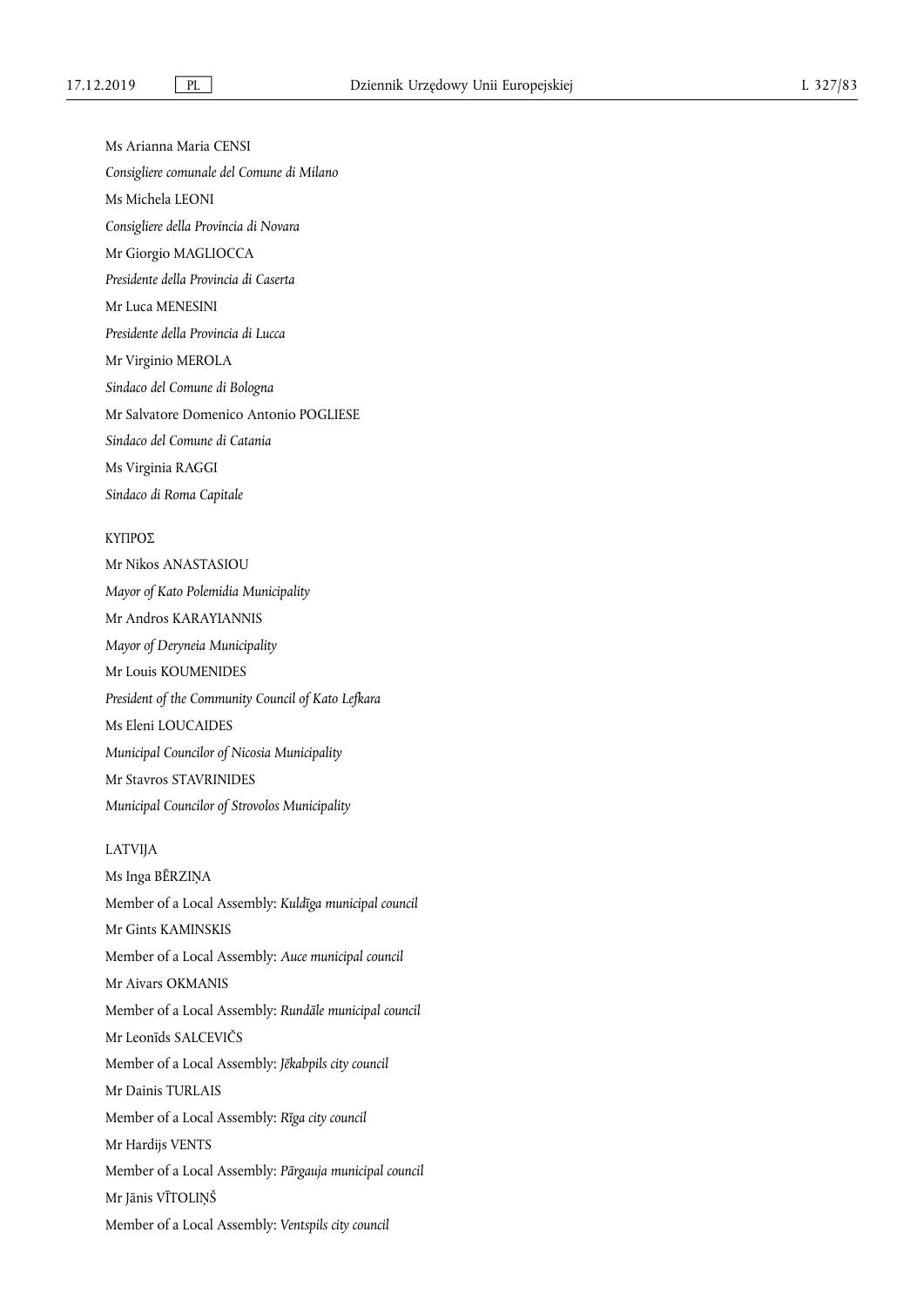# LUXEMBOURG Ms Simone BEISSEL Member of a Local Assembly: *Conseil communal de la ville de Luxembourg*  Mr Roby BIWER Member of a Local Assembly: *Conseil communal de la commune de Bettembourg*  Mr Tom JUNGEN Member of a Local Assembly: *Conseil communal de la commune de Roeser*  Mr Ali KAES Member of a Local Assembly: *Conseil communal de la commune de Tandel*  Ms Romy KARIER Member of a Local Assembly: *Conseil communal de la commune de Clervaux*

### MALTA

Mr Samuel AZZOPARDI Member of a Regional Executive: *Gozo Region*  Mr Joe CORDINA Member of a Local Executive: *Local Councils' Association*  Mr Paul FARRUGIA Member of a Regional Executive: *South East Region*  Mr Mario FAVA

Member of a Local Executive: *Local Councils' Association* 

NEDERLAND

Mr Ronald Eduard DE HEER

Representative of a local body with political accountability to an elected Assembly: *de Gemeenteraad van de gemeente Zwolle* 

Ms Maria Hendrika Mathilda Rita DE HOON-VEELENTURF

Representative of a local body with political accountability to an elected Assembly: *de Gemeenteraad van de gemeente Baarle-Nassau* 

Mr Andy DRITTY

Representative of a regional body with political accountability to an elected Assembly: *Provinciale Staten van de provincie Limburg* 

Mr Robert JONKMAN

Representative of a local body with political accountability to an elected Assembly: *de Gemeenteraad van de gemeente Opsterland* 

Mr Ufuk KÂHYA

Representative of a local body with political accountability to an elected Assembly: *de Gemeenteraad van de gemeente 's-Hertogenbosch* 

Ms Helena Antoinette Maria NAUTA-VAN MOORSEL

Representative of a local body with political accountability to an elected Assembly: *de Gemeenteraad van de gemeente Hof van Twente* 

Mr Michiel Alexander RIJSBERMAN

Representative of a regional body with political accountability to an elected Assembly: *Provinciale Staten van de provincie Flevoland* 

Ms Maria SCHOUTEN

Representative of a local body with political accountability to an elected Assembly: *de Gemeenteraad van de gemeente Nieuwegein*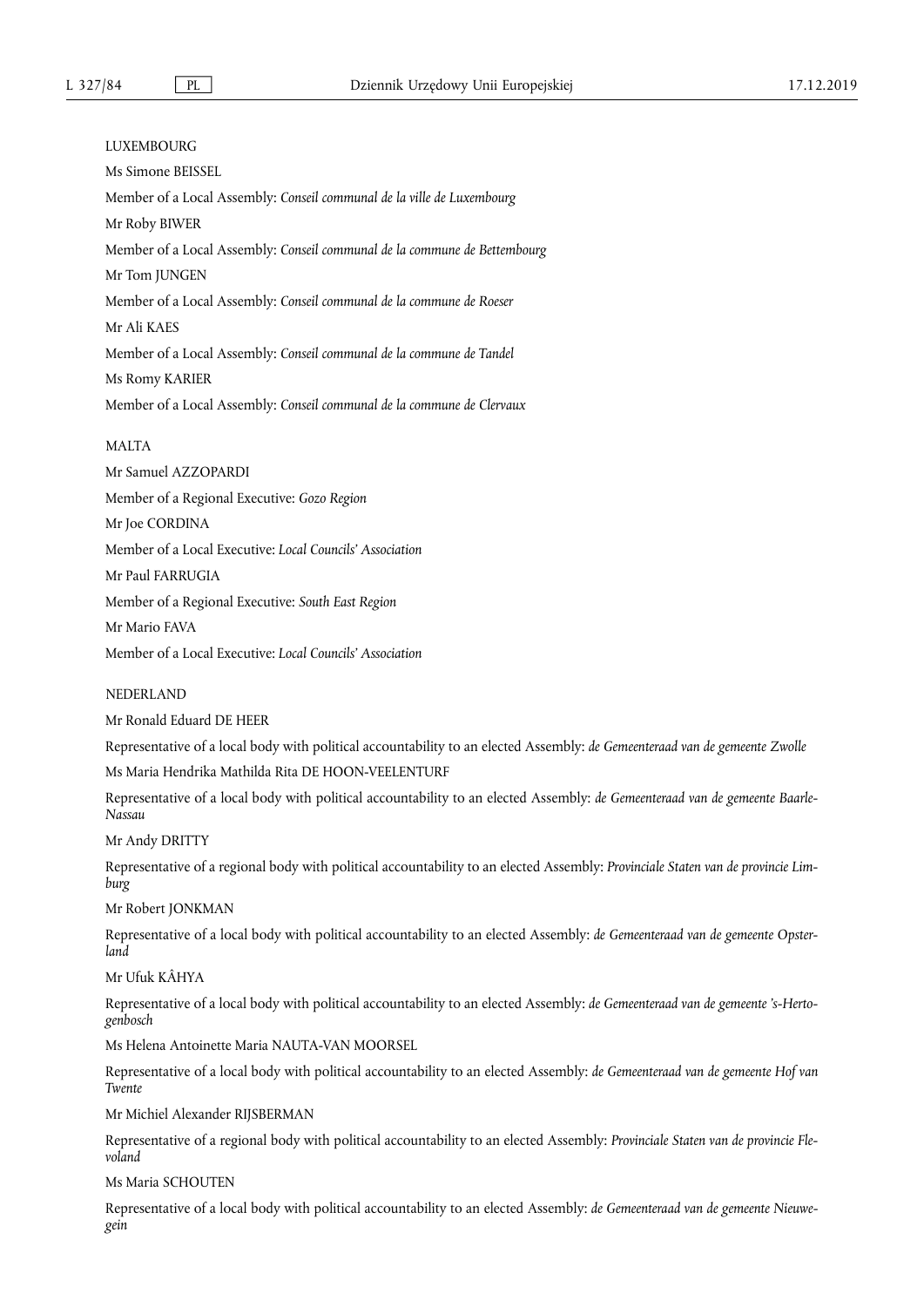Mr Tjisse STELPSTRA

Representative of a regional body with political accountability to an elected Assembly: *Provinciale Staten van de provincie Drenthe* 

Mr Robertus Cornelis Leonardus STRIJK

Representative of a regional body with political accountability to an elected Assembly: *Provinciale Staten van de provincie Utrecht* 

Mr Wilhelmus Bernhard Henricus Josephus VAN DE DONK

Representative of a regional body with political accountability to an elected Assembly: *Provinciale Staten van de provincie Noord-Brabant* 

Mr Yde Johan VAN HIJUM

Representative of a regional body with political accountability to an elected Assembly: *Provinciale Staten van de provincie Overijssel* 

**ÖSTERREICH** 

Mr Markus ACHLEITNER Member of a Regional Executive: *State Government of Upper Austria*  Ms Barbara EIBINGER-MIEDL Member of a Regional Executive: *State Government of Styria*  Mr Christian ILLEDITS Member of a Regional Executive: *State Government of Burgenland*  Mr Peter KAISER Member of a Regional Executive: *State Government of Carinthia*  Mr Markus LINHART Member of a Local Executive: *City Council of the regional capital Bregenz*  Mr Michael LUDWIG Member of a Regional Executive: *State Government of Vienna*  Ms Johanna MIKL-LEITNER Member of a Regional Executive: *State Government of Lower Austria*  Mr Günther PLATTER Member of a Regional Executive: *State Government of Tyrol*  Mr Franz SCHAUSBERGER Representative of a regional body with political accountability to an elected Assembly: *State Parliament of Salzburg*  Mr Matthias STADLER Member of a Local Executive: *City Council of the regional capital of St. Pölten*  Mr Hanspeter WAGNER Member of a Local Executive: *Local Council of the municipality of Breitenwang in Tyrol*  Mr Markus WALLNER Member of a Regional Executive: *State Government of Vorarlberg*  ROMÂNIA Mr Ionel ARSENE *President of Neamţ County Council*  Mr Emil BOC *Mayor of Cluj-Napoca Municipality, Cluj Coun*ty

Mr Csaba BORBOLY

*President of Harghita County Council*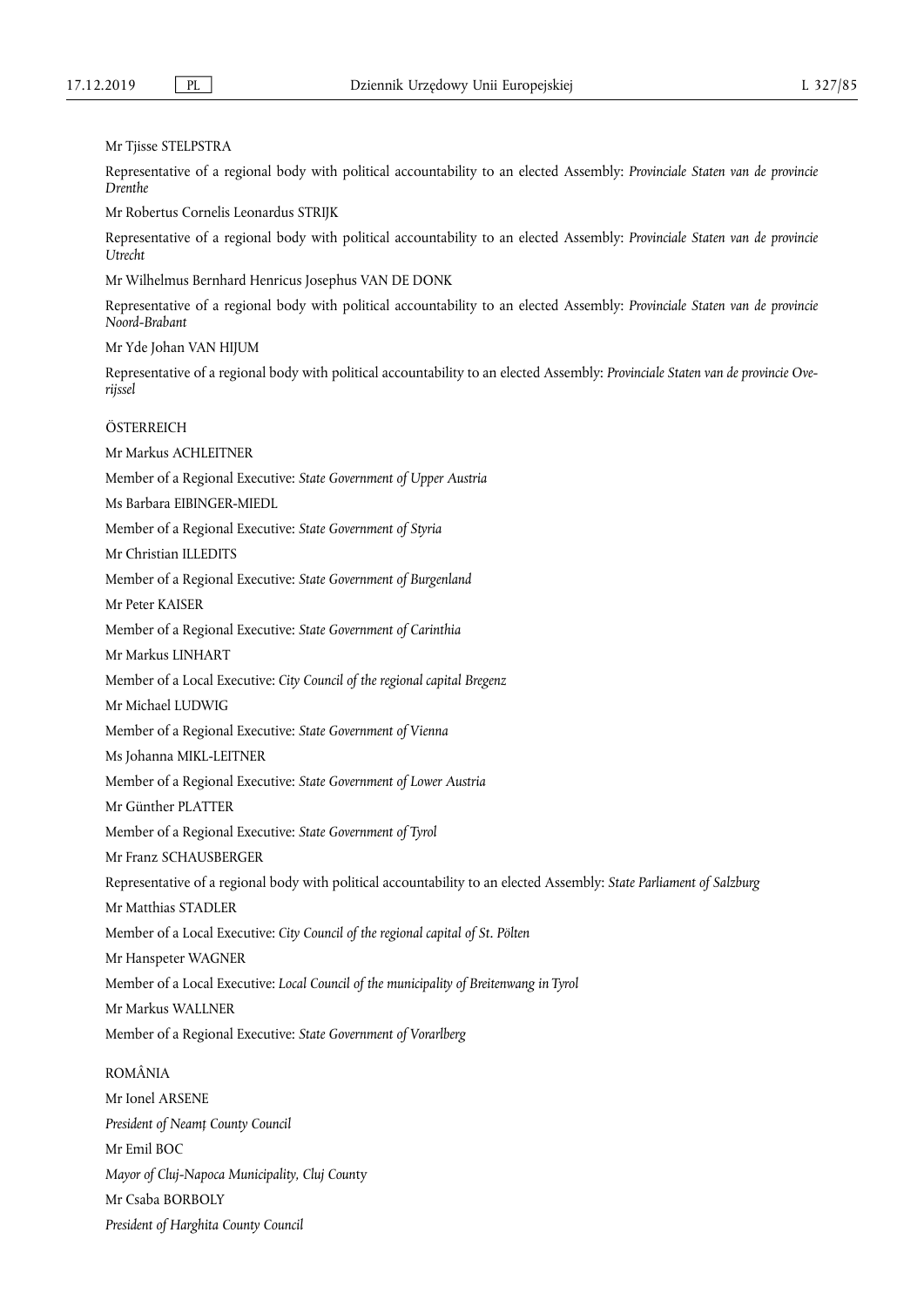Ms Daniela CÎMPEAN *President of Sibiu County Council*  Mr Emil DRĂGHICI *Mayor of Vulcana-Băi Commune, Dâmbovița County*  Mr Decebal FĂGĂDĂU *Mayor of Constanţa Municipality, Constanţa County*  Ms Mariana GÂJU *Mayor of Cumpăna Commune, Constanța County*  Mr Victor MORARU *President of Ialomiţa County Council*  Mr Robert Sorin NEGOIȚĂ *Mayor of District 3, Bucharest Municipality*  Mr Alin - Adrian NICA *Mayor of Dudeștii Noi Commune, Timiș County*  Mr Ion PRIOTEASA *President of Dolj County Council*  Mr Adrian Ovidiu TEBAN *Mayor of Cugir City, Alba County*  Ms Gabriela Florica TULBURE *Mayor of Sein City, Maramureș County*  Mr Marius Horia ȚUȚUIANU *President of Constanţa County Council*  Mr Marius Ioan URSĂCIUC *Mayor of Gura Humorului City, Suceava County*  SLOVENIJA Mr Uroš BREŽAN *župan Občine Tolmin* 

Ms Jasna GABRIČ *županja Občine Trbovlje*  Ms Nuška GAJŠEK *županja Mestne občine Ptuj*  Mr Aleksander JEVŠEK *župan Mestne občine Murska Sobota*  Mr Gregor MACEDONI *župan Mestne občine Novo mesto*  Mr Robert SMRDELJ *župan Občine Pivka*  Mr Ivan ŽAGAR *župan Občine Slovenska Bistrica* 

# SLOVENSKO

Mr Milan BELICA *Chairman of Nitra Self – Governing Region*  Mr József BERÉNYI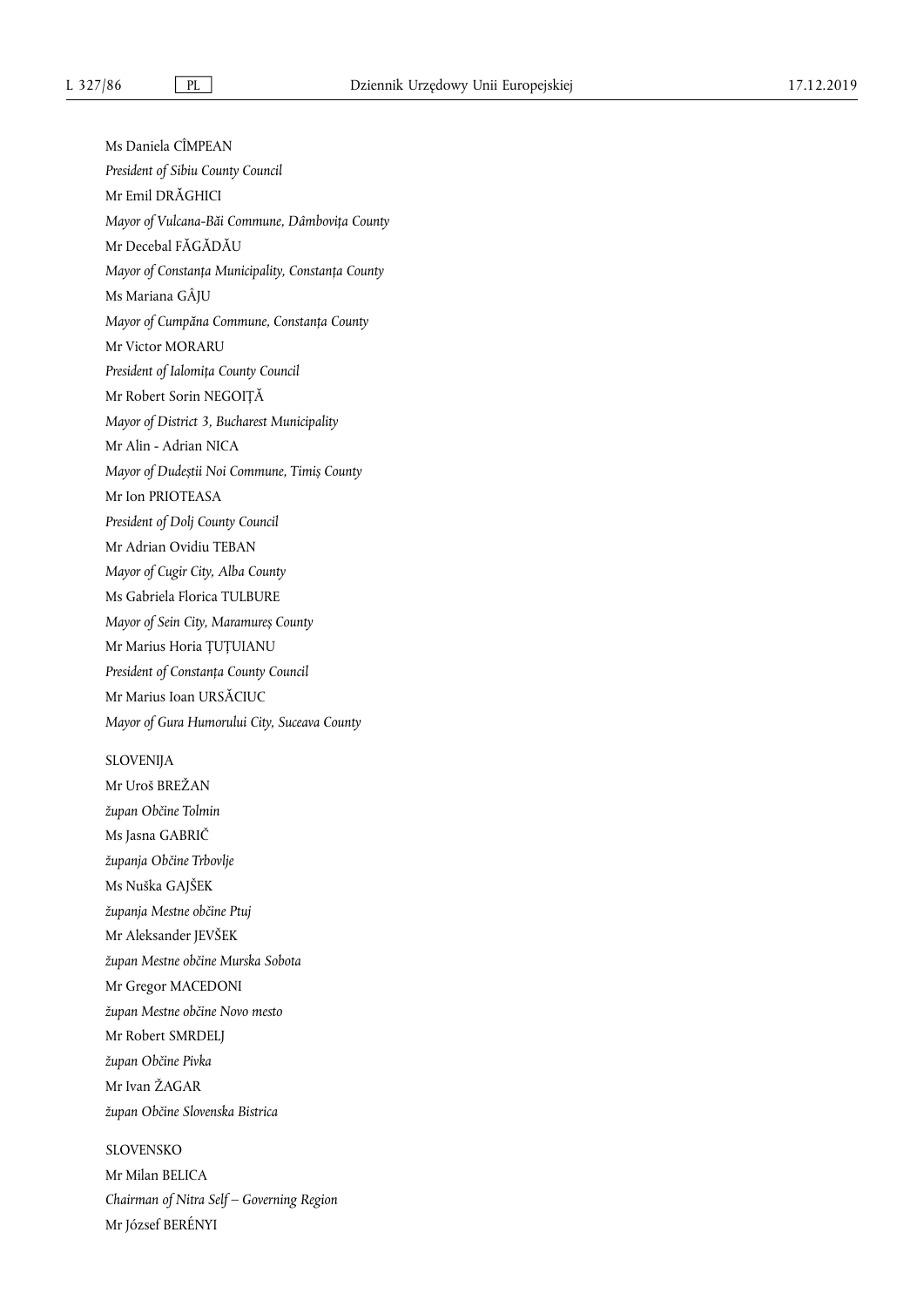*Vice - Chairman of Trnava Self – Governing Region* 

Mr Juraj DROBA

*Chairman of Bratislava Self – Governing Region* 

Mr Ján FERENČÁK

*Mayor of Kežmarok* 

Mr Jaroslav HLINKA

*Mayor of Košice - South* 

Mr Miloslav REPASKÝ

*Member of the Regional Parliament of the Prešov Self – Governing Region* 

Mr Rastislav TRNKA

*Chairman of Košice Self – Governing Region* 

Ms Andrea TURČANOVÁ

*Mayor of Prešov* 

Mr Matúš VALLO

*Mayor of Bratislava* 

# SUOMI

Mr Mikko AALTONEN Member of a Local Assembly: *Tampere City Council*  Ms Satu HAAPANEN Member of a Local Assembly: *Oulu City Council*  Mr Ilpo HELTIMOINEN Member of a Local Assembly: *Lappeenranta City Council*  Ms Anne KARJALAINEN Member of a Local Assembly: *Kerava City Council*  Mr Markku MARKKULA Member of a Local Assembly: *Espoo City Council*  Mr Mikkel NÄKKÄLÄJÄRVI Member of a Local Assembly: *Rovaniemi City Council*  Ms Sari RAUTIO Member of a Local Assembly: *Hämeenlinna City Council*  Ms Mirja VEHKAPERÄ Member of a Local Assembly: *Oulu City Council* 

# SVERIGE

Ms Jelena DRENJANIN Member of a Local Assembly: *Huddinge kommun*  Mr Samuel GONZALES WESTLING Member of a Local Assembly: *Hofors kommun*  Mr Pehr GRANFALK Member of a Local Assembly: *Solna kommun*  Ms Marie JOHANSSON Member of a Local Assembly: *Gislaveds kommun*  Mr Anders KNAPE Member of a Local Assembly: *Karlstads kommun*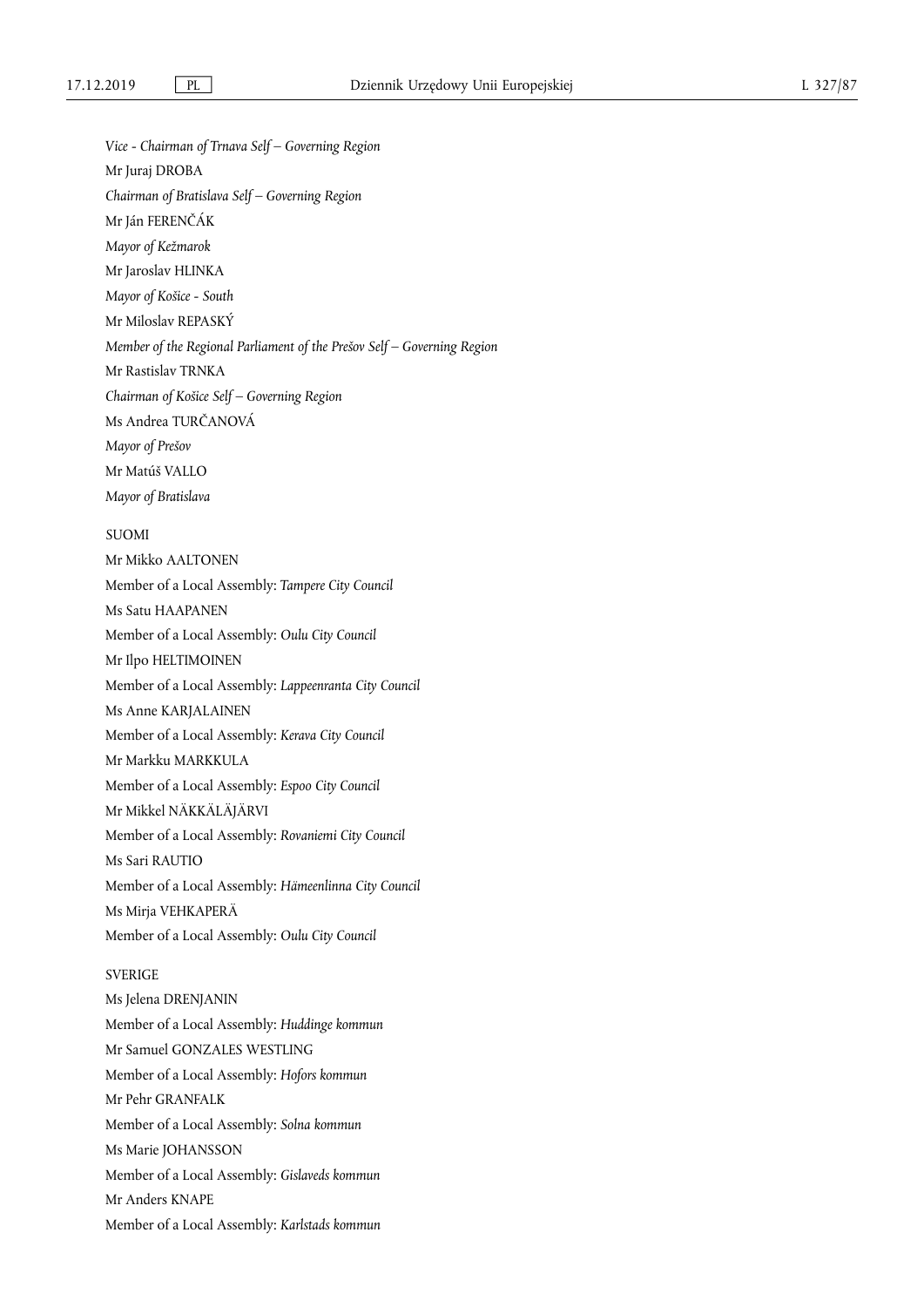Ms Ulrika LANDERGREN Member of a Local Assembly: *Kungsbacka kommun*  Mr Jonny LUNDIN Member of a Regional Assembly: *Västernorrlands läns landsting*  Mr Ilmar REEPALU Member of a Regional Assembly: *Skåne läns landsting*  Mr Tomas RISTE Member of a Regional Assembly: *Vämlands läns landsting*  Ms Marie-Louise RÖNNMARK Member of a Local Assembly: *Umeå kommun*  Ms Birgitta SACRÈDEUS Member of a Regional Assembly: *Dalarnas läns landsting*  Ms Karin WANNGÅRD Member of a Local Assembly: *Stockholms kommun*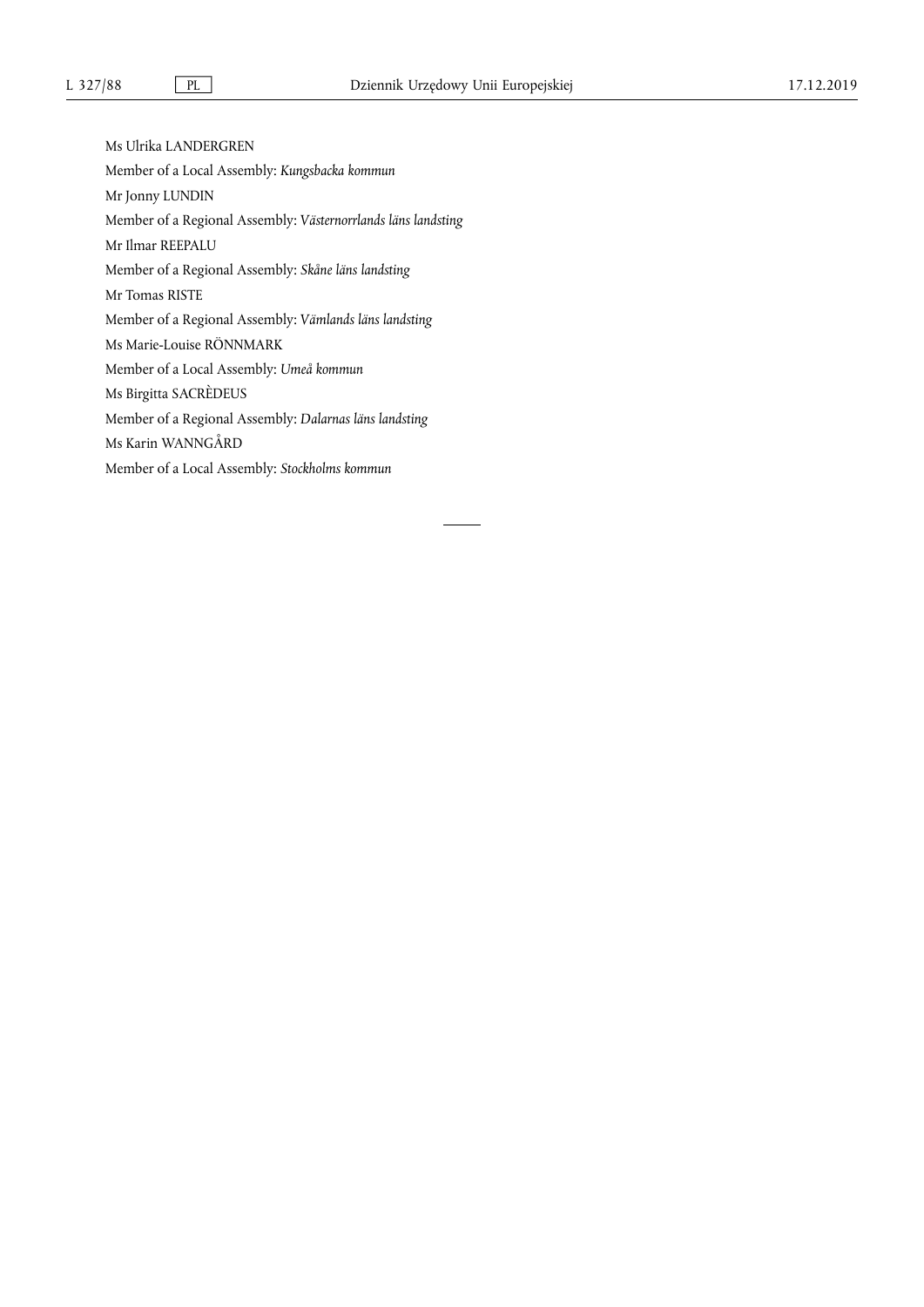#### *ZAŁĄCZNIK II*

*ПРИЛОЖЕНИЕ II - ANEXO II - PŘÍLOHA II - BILAG II - ANHANG II - II LISA - ΠΑΡΑΡΤΗΜΑ ΙΙ - ANNEX II - ANNEXE II - PRILOG II - ALLEGATO II - II PIELIKUMS - II PRIEDAS - II. MELLÉKLET - ANNESS II - BIJLAGE II - ZAŁĄCZNIK II - ANEXO II - ANEXA II - PRÍLOHA II - PRILOGA II - LIITE II - BILAGA II* 

#### **ЗАМЕСТНИК-ЧЛЕНОВЕ/SUPLENTES/NÁHRADNÍCI/SUPPLEANTER/STELLVERTRETER/ASENDUSLIIKMED/ ΑΝΑΠΛΗΡΩΤΈΣ/ALTERNATE MEMBERS/SUPPLÉANTS/ZAMJENICI ČLANOVA/SUPPLENTI/AIZSTĀJĒJI/ PAKAITINIAI NARIAI/PÓTTAGOK/MEMBRI SUPPLENTI/PLAATSVERVANGERS/ZASTĘPCY CZŁONKÓW/ SUPLENTES/SUPLEANȚI/NÁHRADNÍCI/NADOMESTNI ČLANI/VARAJÄSENET/SUPPLEANTER**

ČESKO

Mr Tomáš CHMELA Member of a Local Assembly: *zastupitel města Slavičín*  Mr Martin DLOUHÝ Member of a Local Assembly: *zastupitel hlavního města Praha*  Mr Pavel HEČKO Member of a Regional Assembly: *zastupitel Královéhradeckého kraje*  Mr Petr HÝBLER Member of a Regional Assembly: *zastupitel Jihomoravského kraje*  Mr Zdeněk KARÁSEK Member of a Regional Assembly: *zastupitel Moravskoslezského kraje*  Mr Martin KLIKA Member of a Regional Assembly: *zastupitel Ústeckého kraje*  Ms Sylva KOVÁČIKOVÁ Member of a Local Assembly: *zastupitelka města Bílovec*  Mr Jan MAREŠ Member of a Local Assembly: *zastupitel statutárního města Chomutov*  Mr Jaromír NOVÁK Member of a Regional Assembly: *zastupitel Jihočeského kraje*  Mr Pavel PACAL Member of a Regional Assembly: *zastupitel Kraje Vysočina*  Mr Patrik PIZINGER Member of a Local Assembly: *zastupitel města Chodov*  Mr Robert ZEMAN Member of a Local Assembly: *zastupitel města Prachatice*  DANMARK Mr Steen Bording ANDERSEN Member of a Local Assembly: *Aarhus kommunalbestyrelse*  Ms Ursula Beate DIETERICH-PEDERSEN Member of a Regional Assembly: *Regionsrådet, Region Sjælland*  Mr Erik HØEG-SØRENSEN Member of a Regional Assembly: *Regionsrådet, Region Nordjylland*  Ms Kirsten Maria Meyer JENSEN Member of a Local Assembly: *Hillerød kommunalbestyrelse*  Mr Anders Rosenstand LAUGESEN Member of a Local Assembly: *Skanderborg kommunalbestyrelse*  Mr Evan LYNNERUP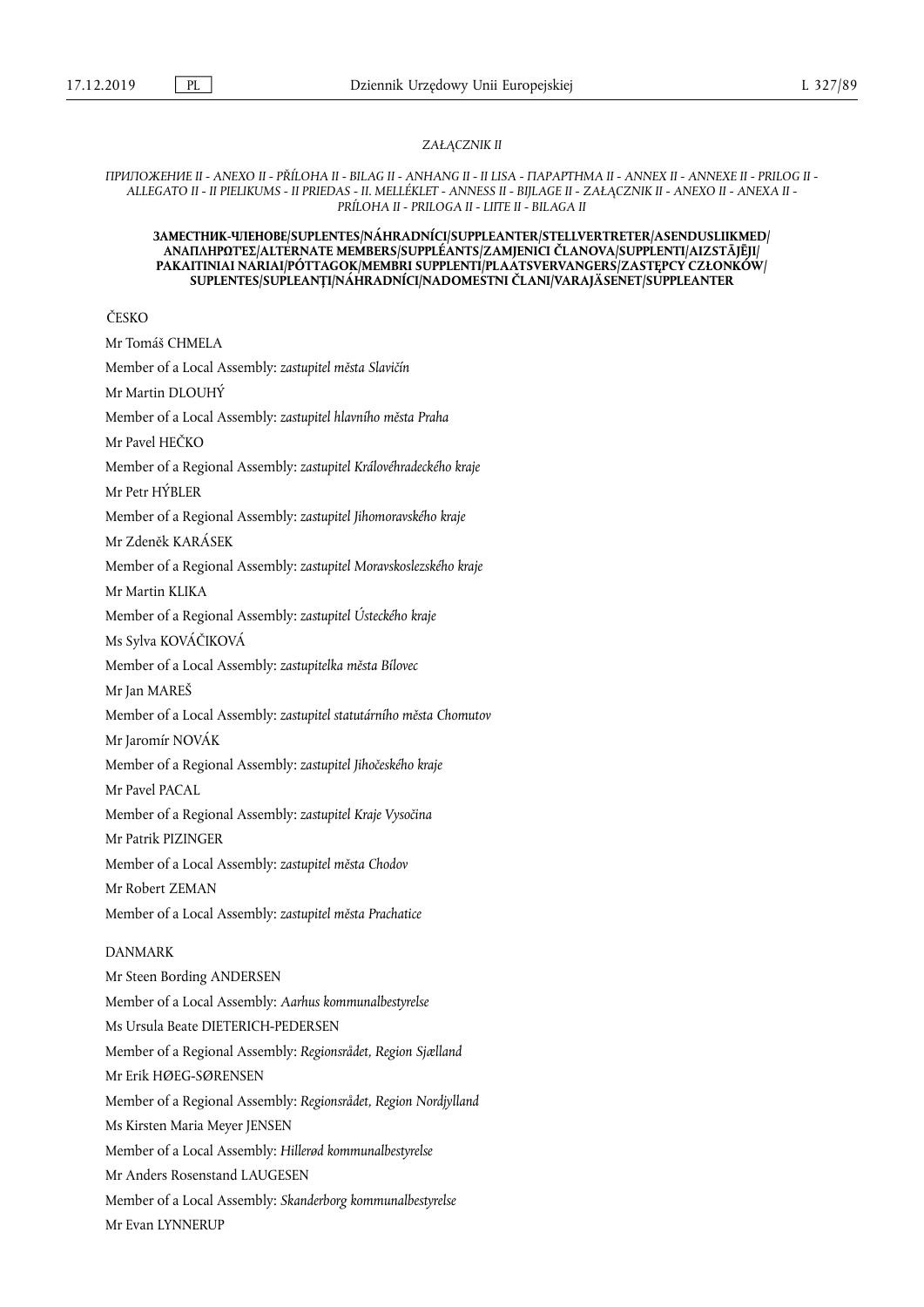Member of a Regional Assembly: *Regionsrådet, Region Sjælland*  Ms Eva Borchorst MEJNERTZ Member of a Local Assembly: *Aarhus kommunalbestyrelse*  Mr Karsten Søndergaard NIELSEN Member of a Local Assembly: *Egedal kommunalbestyrelse*  Mr Søren WINDELL Member of a Local Assembly: *Odense kommunalbestyrelse*  DEUTSCHLAND Mr Josef FREY Member of a Regional Assembly: *Landtag Baden-Württemberg*  Mr René GÖGGE Member of a Regional Assembly: *Hamburgische Bürgerschaft*  Mr Tobias GOTTHARDT Member of a Regional Assembly: *Bayerischer Landtag*  Ms Susanne GROBIEN Member of a Regional Assembly: *Bremische Bürgerschaft*  Mr Thomas HABERMANN Member of a Local Executive: *Landkreis Rhön-Grabfeld*  Ms Karin HALSCH Member of a Regional Assembly: *Abgeordnetenhaus von Berlin*  Mr Heinz-Joachim HÖFER Member of a Local Assembly: *Stadtrat Altenkirchen*  Ms Katy HOFFMEISTER Representative of a regional body with political accountability to an elected Assembly: *Landtag Mecklenburg-Vorpommern*  Mr Peter KURZ Member of a Local Executive: *Stadt Mannheim*  Mr Clemens LAMMERSKITTEN Member of a Regional Assembly: *Niedersächsischer Landtag*  Mr Marcus OPTENDRENK Member of a Regional Assembly: *Landtag Nordrhein-Westfalen*  Mr Wolfgang REINHART Member of a Regional Assembly: *Landtag Baden-Württemberg*  Mr Boris RHEIN Member of a Regional Assembly: *Hessischer Landtag*  Ms Heike SCHARFENBERGER Member of a Regional Assembly: *Landtag Rheinland-Pfalz*  Mr Florian SIEKMANN Member of a Regional Assembly: *Bayerischer Landtag*  Ms Sabine SÜTTERLIN-WAACK Representative of a regional body with political accountability to an elected Assembly: *Landtag Schleswig-Holstein*  Mr Roland THEIS Representative of a regional body with political accountability to an elected Assembly: *Saarländischer Landtag*  Mr Cindi TUNCEL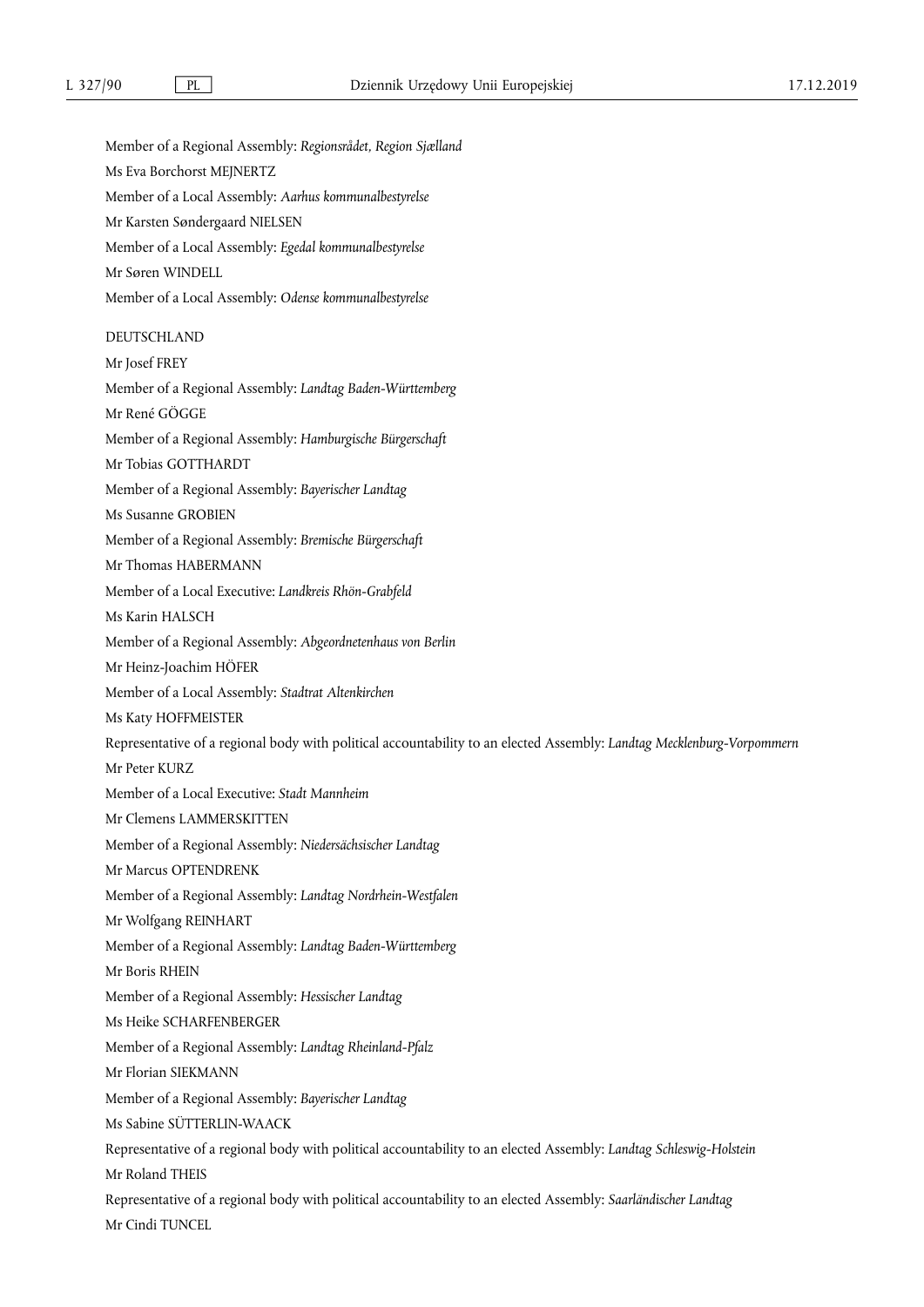Member of a Regional Assembly: *Bremische Bürgerschaft*  Mr Dirk WEDEL Representative of a regional body with political accountability to an elected Assembly: *Landtag Nordrhein-Westfalen*  Mr Reiner ZIMMER Member of a Regional Assembly: *Saarländischer Landtag*  **EESTI** Mr Aivar ARU Member of a Local Assembly: *Saaremaa Rural Municipality Council*  Mr Margus LEPIK Representative of a local body with political accountability to an elected Assembly: *Valga Rural Municipality Council*  Mr Rait PIHELGAS Representative of a local body with political accountability to an elected Assembly: *Järva Rural Municipality Council*  Ms Marika SAAR Representative of a local body with political accountability to an elected Assembly: *Elva Rural Municipality Council*  Mr Urmas SUKLES Representative of a local body with political accountability to an elected Assembly: *Haapsalu City Council*  Mr Jan TREI Member of a Local Assembly: *Viimsi Rural Municipality Council*  ESPAÑA Mr Ignacio Jesús AGUADO CRESPO Member of a Regional Executive: *Gobierno de la Comunidad de Madrid*  Mr Carlos AGUILAR VÁZQUEZ Representative of a regional body with political accountability to an elected Assembly: *Cortes de Castilla y León*  Ms Rosa María BALAS TORRES Representative of a regional body with political accountability to an elected Assembly: *Asamblea de Extremadura*  Ms Mireia BORRELL PORTA Representative of a regional body with political accountability to an elected Assembly: *Parlamento de Cataluña*  Mr Joan CALABUIG RULL Representative of a regional body with political accountability to an elected Assembly: *Les Corts Valencianes*  Mr Manuel Alejandro CARDENETE FLORES Representative of a regional body with political accountability to an elected Assembly: *Parlamento de Andalucía*  Ms María Ángeles ELORZA ZUBIRÍA Representative of a regional body with political accountability to an elected Assembly: *Parlamento Vasco*  Mr Jesús María GAMALLO ALLER Representative of a regional body with political accountability to an elected Assembly: *Parlamento de Galicia*  Mr Francisco Celso GONZÁLEZ GONZÁLEZ Member of a Regional Executive: *Gobierno de La Rioja*  Mr Mikel IRUJO AMEZAGA Representative of a regional body with political accountability to an elected Assembly: *Parlamento de Navarra*  Ms Virginia MARCO CÁRCEL Representative of a regional body with political accountability to an elected Assembly: *Cortes de Castilla-La Mancha*  Ms María Teresa PÉREZ ESTEBAN Member of a Regional Executive: *Gobierno de Aragón*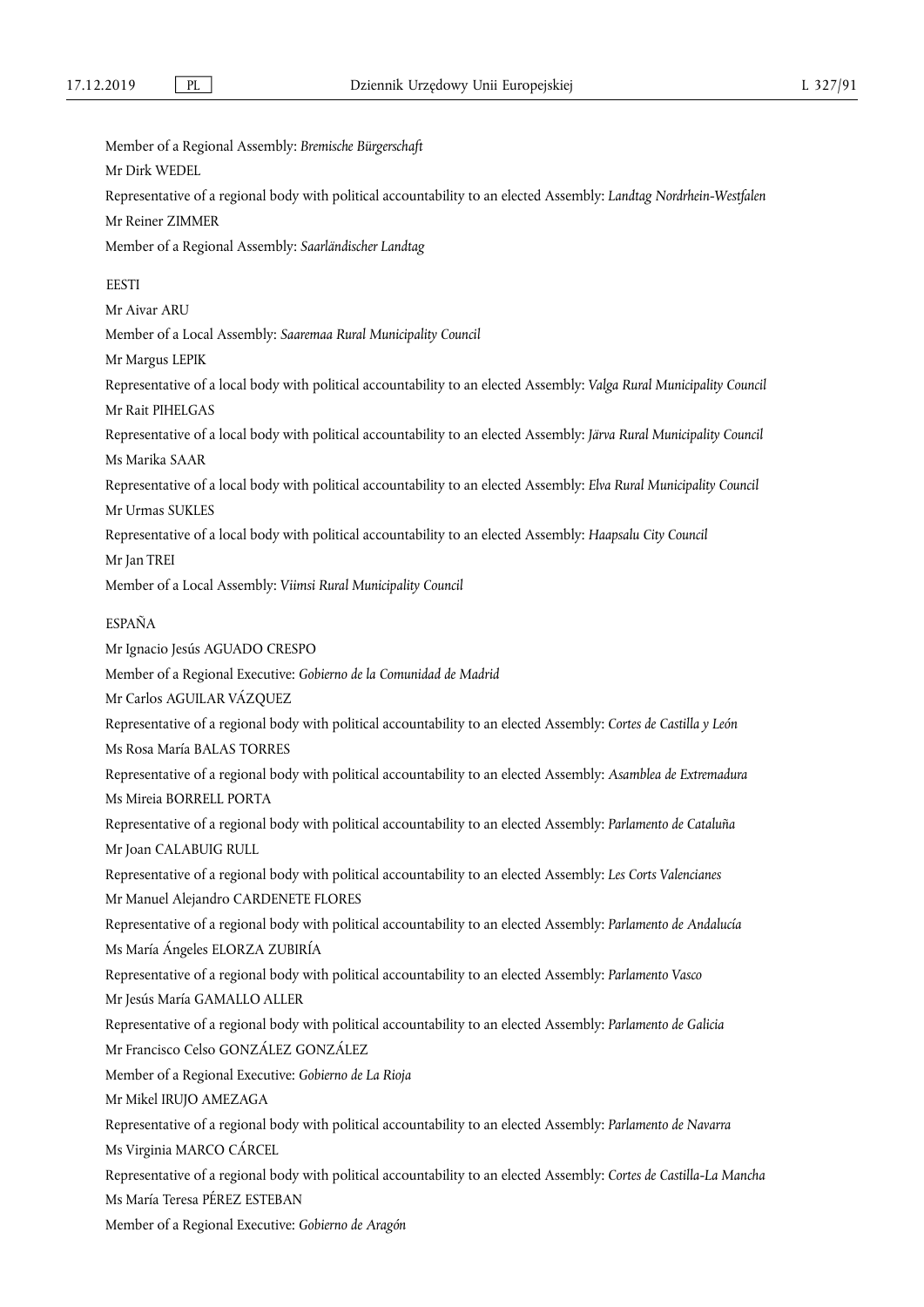Ms María SÁNCHEZ RUIZ Member of a Regional Executive: *Gobierno de Cantabria*  Mr Antonio VICENS VICENS Representative of a regional body with political accountability to an elected Assembly: *Parlamento de las Illes Balears*  Mr Javier VILA FERRERO Representative of a regional body with political accountability to an elected Assembly: *Junta General del Principado de Asturias*  Mr Julián José ZAFRA DÍAZ Representative of a regional body with political accountability to an elected Assembly: *Parlamento de Canarias*  IRELAND Ms Emma BLAIN Member of a Local Executive: *Dun Laoghaire Rathdown County Council*  Ms Gillian COUGHLAN Member of a Local Executive: *Cork County Council*  Ms Alison GILLILAND Member of a Local Executive: *Dublin City Council*  Mr Jimmy MCCLEARN Member of a Local Executive: *Galway County Council*  Mr Patrick MCEVOY Member of a Local Executive: *Kildare County Council*  Ms Erin MCGREEHAN Member of a Local Executive: *Louth County Council*  Ms Una POWER Member of a Local Executive: *Dun Laoghaire Rathdown County Council*  Mr Enda STENSON Member of a Local Executive: *Leitrim County Council*  **ITALIA** Mr Alberto ANCARANI *Consigliere comunale del Comune di Ravenna*  Ms Daniela BALLICO *Sindaco del Comune di Ciampino (RM)*  Mr Federico BORGNA *Presidente della Provincia di Cuneo*  Ms Mariadele GIROLAMI *Consigliere della Provincia di Ascoli Piceno*  Mr Mario GUARENTE *Sindaco del Comune di Potenza*  Mr Alessio MARSILI *Consigliere municipale di Roma Capitale*  Ms Monica MARINI *Sindaco del Comune di Pontassieve (FI)*  Mr Nicola MARINI

*Sindaco del Comune di Albano Laziale (RM)* 

Mr Federico Carlo MARTEGANI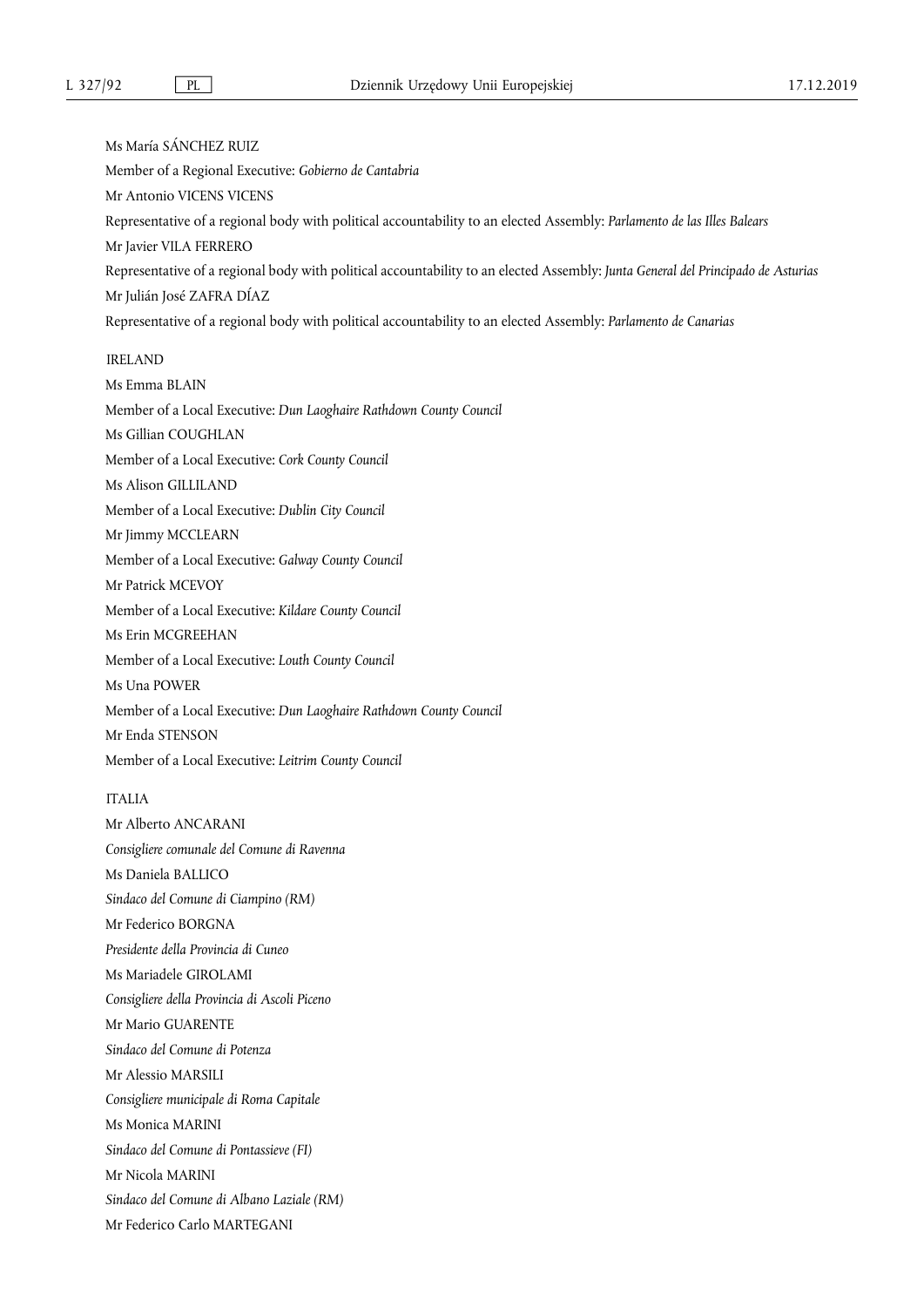*Consigliere comunale del Comune di Tradate (VA)*  Mr Guido MILANA *Consigliere comunale del Comune di Olevano Romano (RM)*  Mr Roberto PELLA *Sindaco del Comune di Valdengo (BI)*  Mr Carmine PACENTE *Consigliere comunale del Comune di Milano*  Mr Alessandro ROMOLI *Consigliere della Provincia di Viterbo*  Mr Giuseppe VARACALLI *Consigliere comunale del Comune di Gerace (RC)* 

# ΚΥΠΡΟΣ

Mr Theodoros ANTONIOU AVVAS *Mayor of Mesa Yitonia Municipality*  Mr Christodoulos IOANNOU *Municipal Councilor of Larnaka Municipality*  Mr Christakis MELETIES *President of the Community Council of Kokkinotrimithia*  Mr Kyriacos XYDIAS *Mayor of Yermasoyia Municipality*  Ms Areti PIERIDOU *President of the Community Council of Tala, Paphos* 

#### LATVIJA

Mr Gunārs ANSIŅŠ Member of a Local Assembly: *Liepāja city council*  Mr Jānis BAIKS Member of a Local Assembly: *Valmiera city council*  Mr Raimonds ČUDARS Member of a Local Assembly: *Salaspils municipal council*  Mr Sergejs MAKSIMOVS Member of a Local Assembly: *Viļaka municipal council*  Mr Māris SPRINDŽUKS Member of a Local Assembly: *Ādaži municipal council*  Ms Olga VEIDIŅA Member of a Local Assembly: *Rīga city council*  Mr Māris ZUSTS Member of a Local Assembly: *Saldus municipal council*  LUXEMBOURG

Ms Liane FELTEN Member of a Local Assembly: *Conseil communal de la ville de Grevenmacher*  Ms Linda GAASCH Member of a Local Assembly: *Conseil communal de la ville de Luxembourg*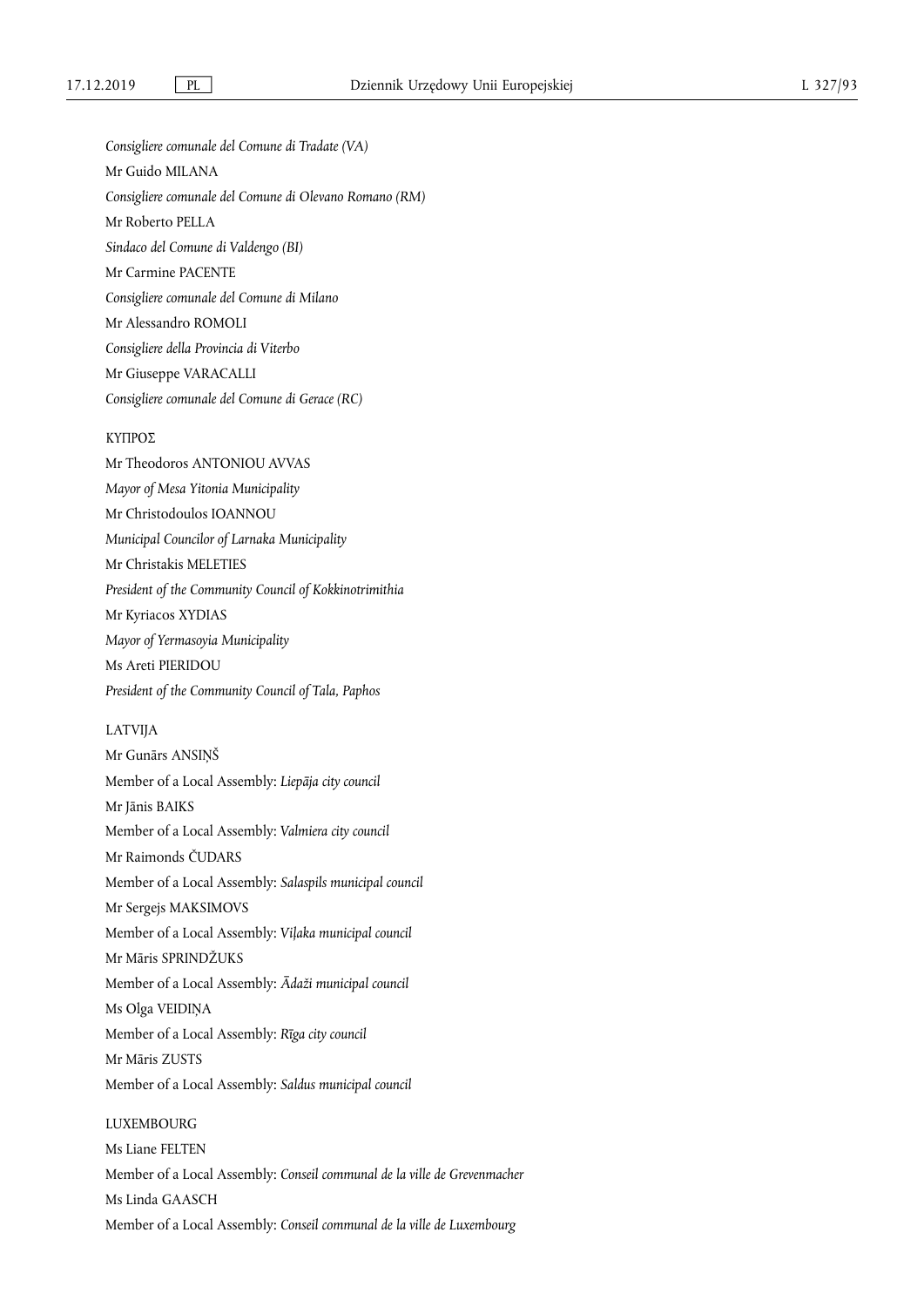Mr Gusty GRAAS Member of a Local Assembly: *Conseil communal de la commune de Bettembourg*  Ms Carole HARTMANN Member of a Local Assembly: *Conseil communal de la ville d'Echternach*  Ms Cécile HEMMEN Member of a Local Assembly: *Conseil communal de la commune de Weiler-la-Tour* 

#### MALTA

Mr Jesmond AQUILINA

Member of a Regional Executive: *South Region* 

Mr Keven CAUCHI

Member of a Local Executive: *Għajnsielem Local Council* 

Mr Fredrick CUTAJAR

Member of a Local Executive: *Santa Luċija Local Council* 

Ms Graziella GALEA

Member of a Local Executive: *San Pawl il-Baħar Local Council* 

NEDERLAND

Mr Ahmed ABOUTALEB

Representative of a local body with political accountability to an elected Assembly: *de Gemeenteraad van de gemeente Rotterdam* 

Ms Jeannette Nicole BALJEU

Representative of a regional body with political accountability to an elected Assembly: *Provinciale Staten van de provincie Zuid-Holland* 

Ms Wilhelmina Johanna Gerarda DELISSEN – VAN TONGERLO

Representative of a local body with political accountability to an elected Assembly: *de Gemeenteraad van de gemeente Peel en Maas* 

Ms Marcelle Theodora Maria HENDRICKX

Representative of a local body with political accountability to an elected Assembly: *de Gemeenteraad van de gemeente Tilburg* 

Mr Johannes Gerrit KRAMER

Representative of a regional body with political accountability to an elected Assembly: *Provinciale Staten van de provincie Fryslân* 

Ms Anna PIJPELINK

Representative of a regional body with political accountability to an elected Assembly: *Provinciale Staten van de provincie Zeeland* 

Mr Guido Pascal RINK

Representative of a local body with political accountability to an elected Assembly: *de Gemeenteraad van de gemeente Emmen*  Mr Henk STAGHOUWER

Representative of a regional body with political accountability to an elected Assembly: *Provinciale Staten van de provincie Groningen* 

Mr Ben VAN ASSCHE

Representative of a local body with political accountability to an elected Assembly: *de Gemeenteraad van de gemeente Terneuzen*  Mr Robert Jacobus VAN ASTEN

Representative of a local body with political accountability to an elected Assembly: *de Gemeenteraad van de gemeente 's-Gravenhage* 

Mr Johannes Christoffel VAN DER HOEK

Representative of a regional body with political accountability to an elected Assembly: *Provinciale Staten van de provincie Noord-Holland*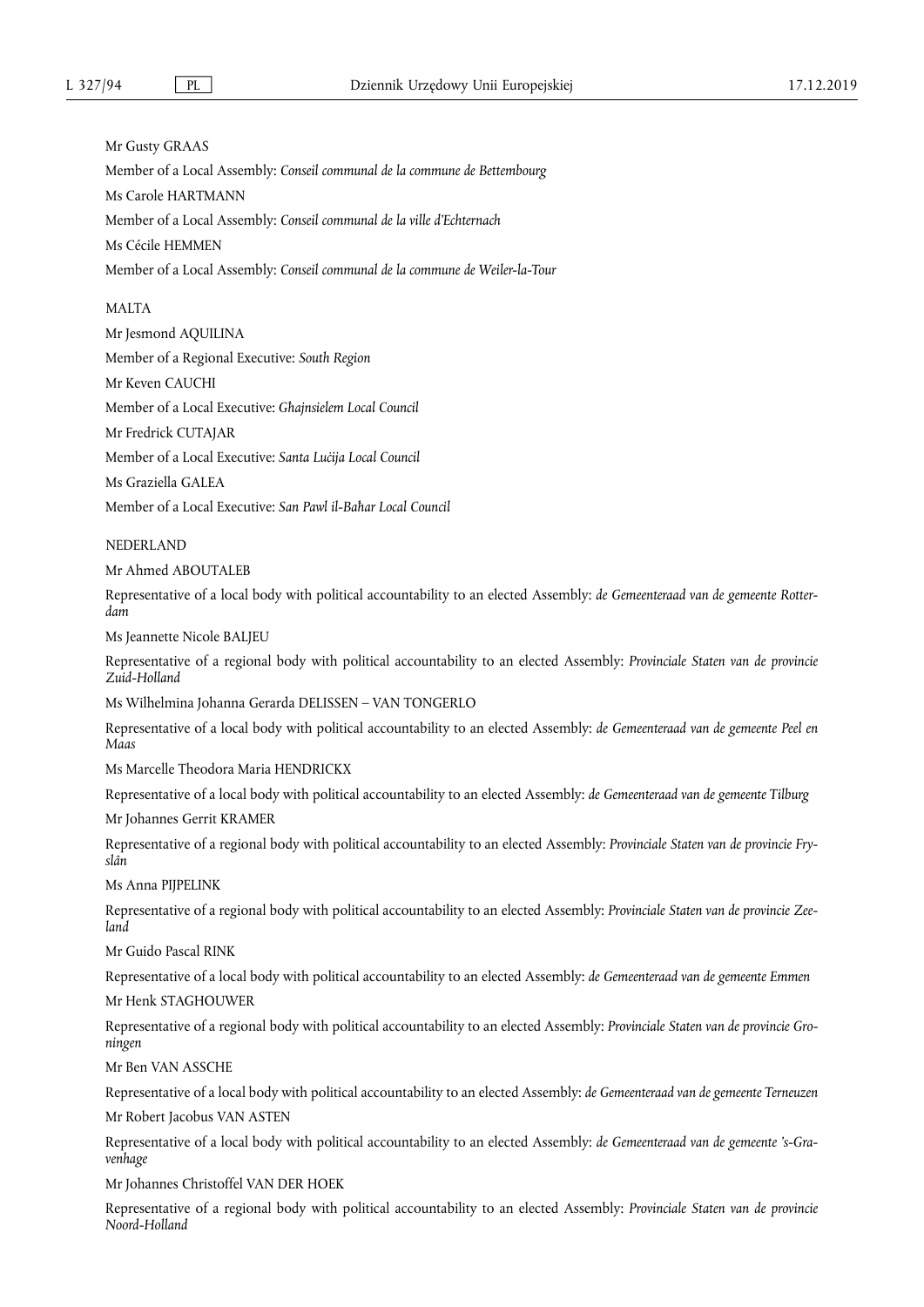Ms Christianne VAN DER WAL – ZEGGELINK

Representative of a regional body with political accountability to an elected Assembly: *Provinciale Staten van de provincie Gelderland*  **ÖSTERREICH** Mr Hans Peter DOSKOZIL Member of a Regional Executive: *State Government of Burgenland*  Mr Martin EICHTINGER Member of a Regional Executive: *State Government of Lower Austria*  Mr Peter FLORIANSCHÜTZ Member of a Local Assembly: *Vienna City Council*  Mr Peter HANKE Member of a Regional Executive: *State Government of Vienna*  Ms Doris KAMPUS Member of a Regional Executive: *State Government of Styria*  Ms Carmen KIEFER Member of a Local Executive: *Local Council of the municipality of Kuchl in Salzburg*  Ms Sonja LEDL-ROSSMANN Member of a Regional Assembly: *State Parliament of Tyrol*  Ms Brigitta PALLAUF Member of a Regional Assembly: *State Parliament of Salzburg*  Mr Herwig SEISER Member of a Regional Assembly: *State Parliament of Carinthia*  Mr Viktor SIGL Member of a Regional Assembly: *State Parliament of Upper Austria*  Mr Harald SONDEREGGER Member of a Regional Assembly: *State Parliament of Vorarlberg*  Mr Hannes WENINGER Member of a Local Assembly: *Municipal Council of the municipality of Gießhübl*  ROMÂNIA Mr Árpád-András ANTAL *Mayor of Sfântu Gheorghe Municipality, Covasna County*  Mr Daniel-Ștefan DRĂGULIN *Mayor of Călărași Municipality, Călărași County*  Mr Ştefan ILIE *Mayor of Luncavița Commune, Tulcea County*  Mr Emil Radu MOLDOVAN *President of Bistrița-Năsăud County Council*  Mr Cornel NANU *Mayor of Cornu Commune, Prahova County*  Mr Petre Emanoil NEAGU *President of Buzău County Council*  Mr Cosmin NECULA *Mayor of Bacău Municipality, Bacău County*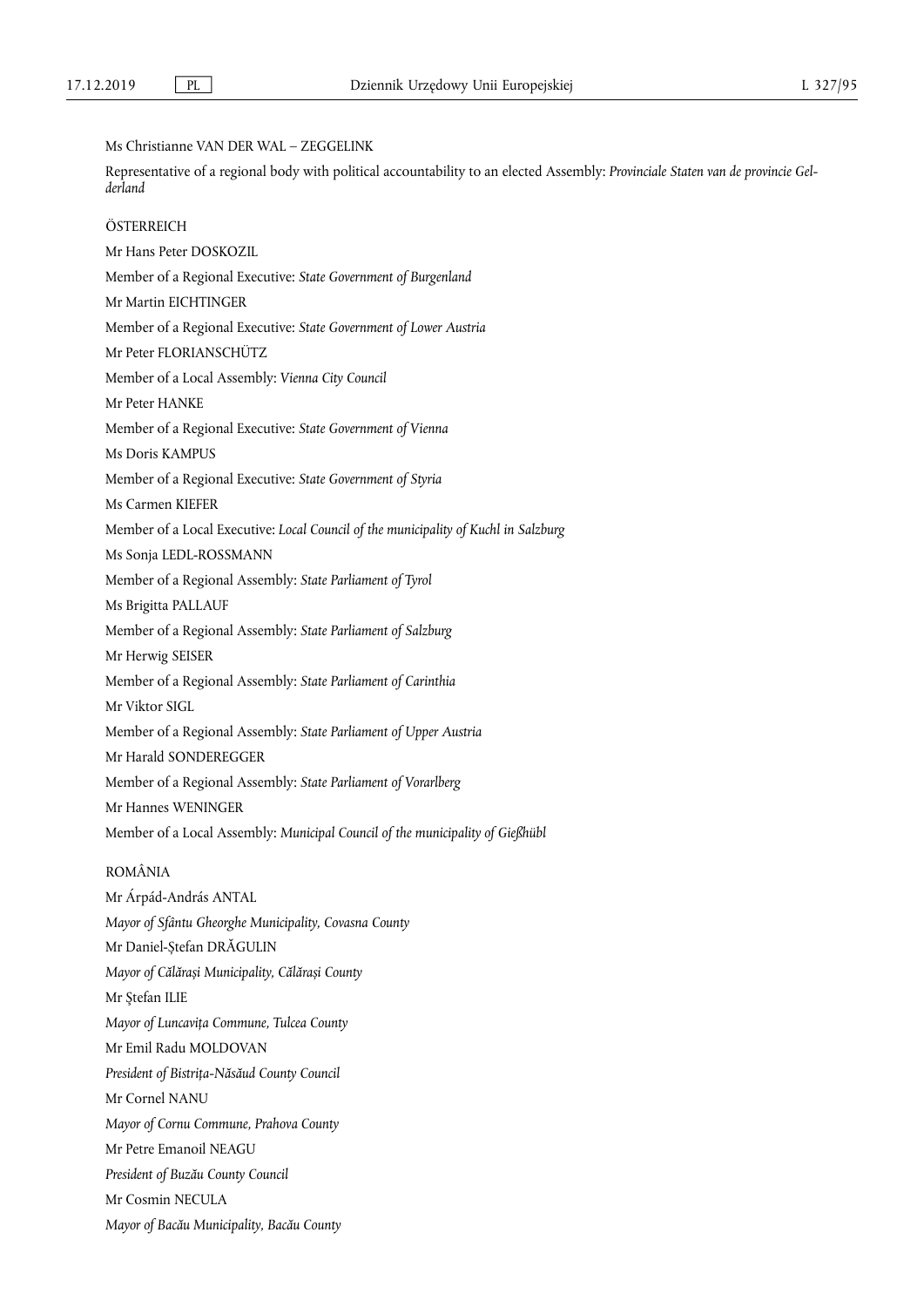Mr Gheorghe Daniel NICOLAȘ *Mayor of Odobești City, Vrancea County*  Mr Emilian OPREA *Mayor of Chitila City, Ilfov County*  Mr Nicolae PANDEA *Mayor of Ştefan cel Mare Commune, Călăraşi County*  Mr Marian PETRACHE *President of Ilfov County Council*  Mr Horia TEODORESCU *President of Tulcea County Council*  Mr Mădălin – Ady TEODOSESCU *Mayor of Balș City, Olt County*  Mr Bogdan Andrei TOADER *President of Prahova County Council*  Mr István-Valentin VÁKÁR *Vice-president of Cluj County Council* 

# SLOVENIJA

Ms Breda ARNŠEK *podžupanja Mestne občine Celje*  Mr Aleksander Saša ARSENOVIČ *župan Mestne občine Maribor*  Mr Damijan JAKLIN *župan Občine Velika Polana*  Ms Vlasta KRMELJ *županja Občine Selnica ob Dravi*  Mr Vladimir PREBILIČ *župan Občine Kočevje*  Mr Tine RADINJA *župan Občine Škofja Loka*  Mr Tomaž ROŽEN *župan Občine Ravne na Koroškem* 

## SLOVENSKO

Mr Jaroslav BAŠKA *Chairman of Trenčín Self – Governing Region*  Mr Ján BELJAK *Member of the Regional Parliament of Banská Bystrica Self – Governing Region*  Mr Ján BLCHÁČ *Mayor of Liptovský Mikuláš*  Ms Erika JURINOVÁ *Chairman of Žilina Self – Governing Region*  Mr Béla KESZEGH *Mayor of Komárno*  Mr Daniel LORINC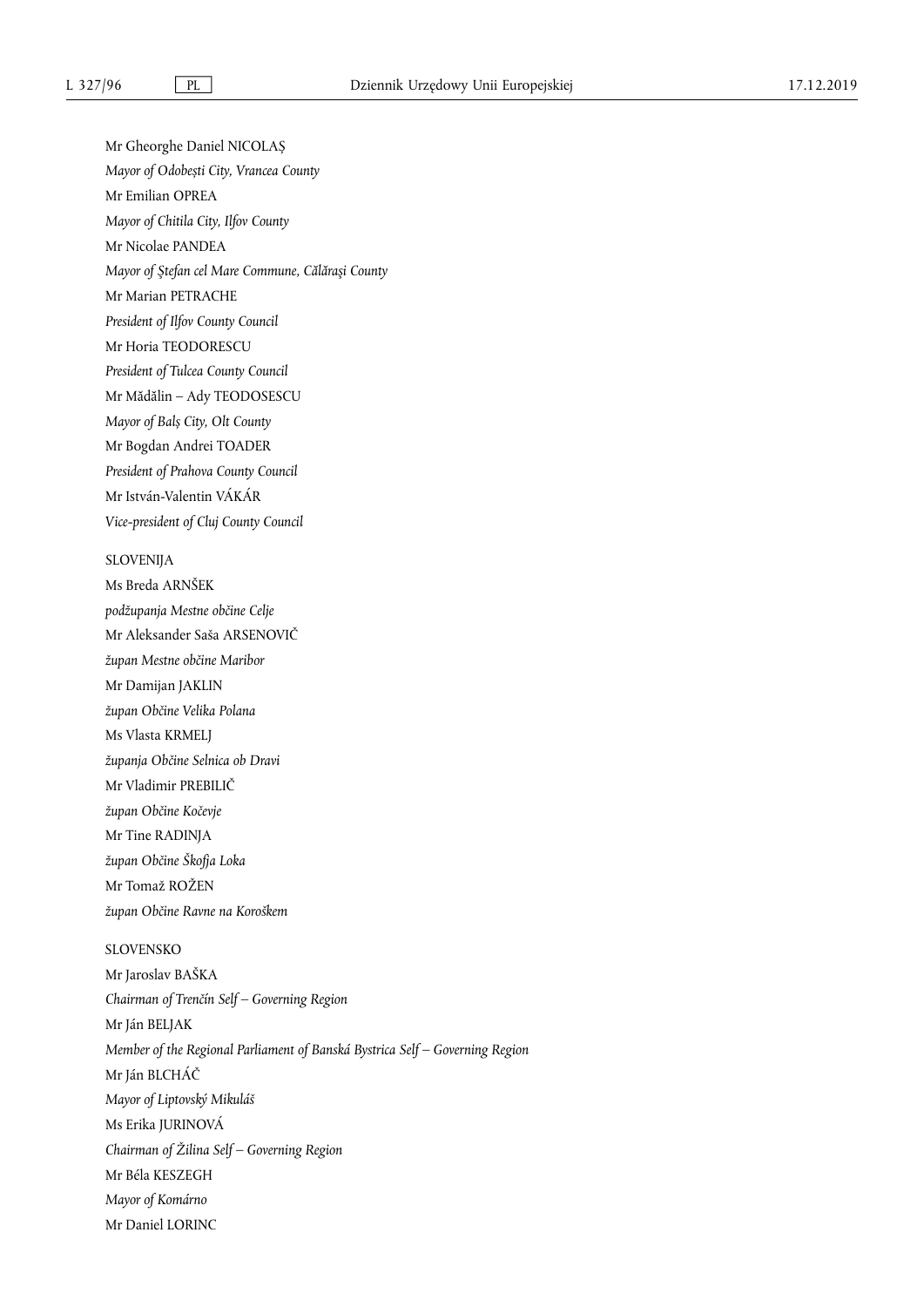*Mayor of Kladzany*  Mr Peter ŠVARAL *Mayor of Rohožník*  Mr Luboš TOMKO *Mayor of Stará Lubovňa*  Mr Jozef VISKUPIČ *Chairman of Trnava Self – Governing Region*  SUOMI Mr Jari ANDERSSON Member of a Local Assembly: *Sastamala City Council*  Ms Pauliina HAIJANEN Member of a Local Assembly: *Laitila City Council*  Mr Joonas HONKIMAA Member of a Local Assembly: *Kouvola City Council*  Mr Patrik KARLSSON Member of a Local Assembly: *Vantaa City Council*  Ms Merja LAHTINEN Member of a Local Assembly: *Jämsä City Council*  Mr Pekka MYLLYMÄKI Member of a Local Assembly: *Mynämäki Municipal Council*  Ms Sanna PARKKINEN Member of a Local Assembly: *Liperi Municipal Council*  Ms Niina RATILAINEN Member of a Local Assembly: *Turku City Council*  **SVERIGE** Ms Linda ALLANSSON WESTER Member of a Local Assembly: *Svedala kommun*  Ms Suzanne FRANK Member of a Regional Assembly: *Kronobergs läns landsting*  Ms Sara HEELGE VIKMÅNG Member of a Local Assembly: *Huddinge kommun*  Ms Carin LIDMAN Member of a Local Assembly: *Västerås kommun*  Ms Kikki LILJEBLAD Member of a Local Assembly: *Norrköpings kommun*  Ms Frida NILSSON Member of a Local Assembly: *Lidköpings kommun*  Ms Emma NOHRÈN Representative of a local body with political accountability to an elected Assembly: *Lysekils kommun*  Ms Charlotte NORDSTRÖM Member of a Regional Assembly: *Västra Götalands läns landsting*  Mr Filip REINHAG

Member of a Local Assembly: *Gotlands kommun*